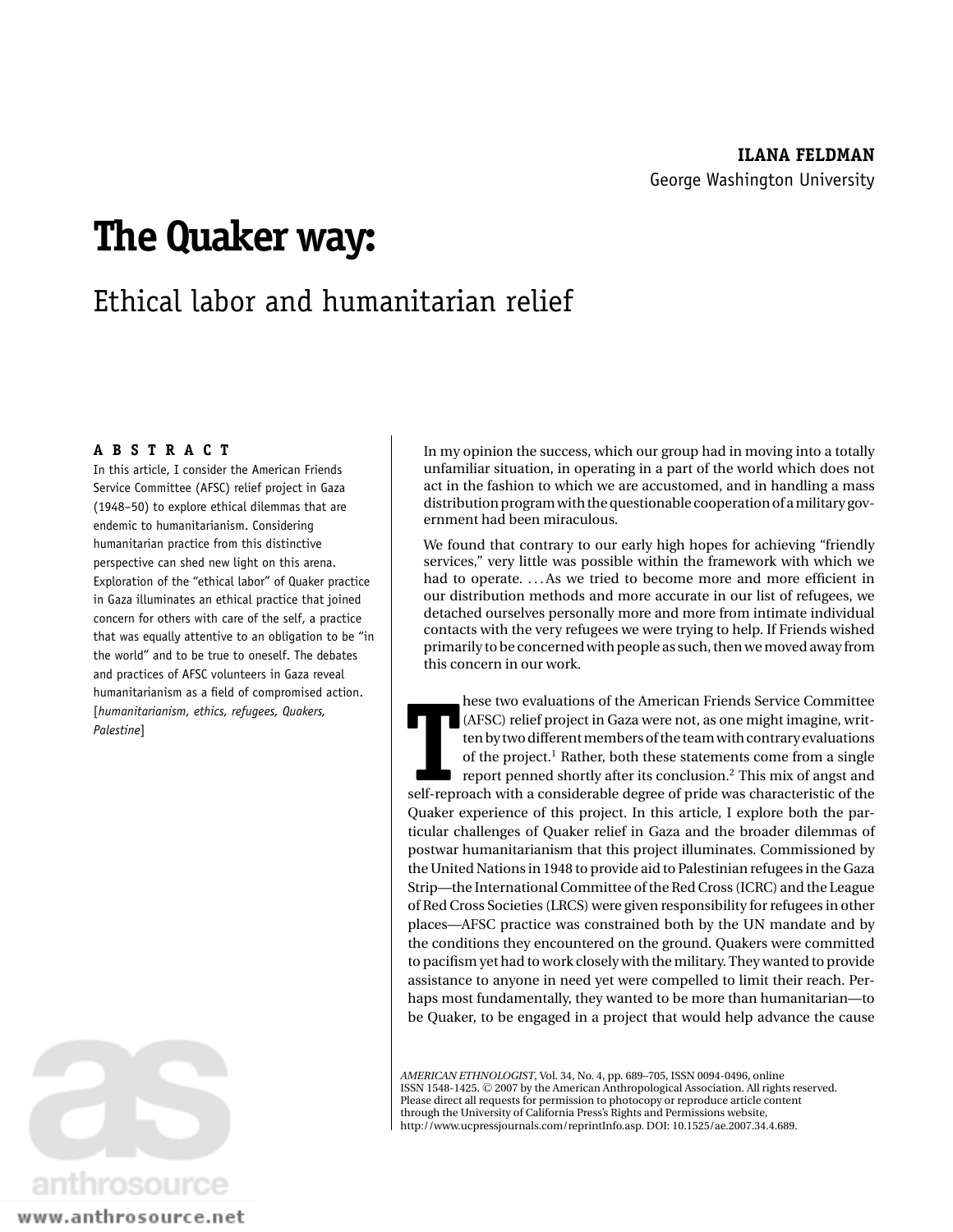of peace and justice—yet often found themselves acting as "a relief agency and nothing more."<sup>3</sup>

When Quakers struggled with the ethical dilemmas of their work, they understood these questions to be particularly Quaker, and to a certain extent they were. At the same time, though, they shed tremendous light on problems that have come to be recognized as endemic to humanitarian relief in almost any circumstance. These margins of humanitarianism have proven to be quite central to its practice. Questions about whether relief work might actually prolong suffering (Terry 2002), whether neutrality is an ethical position (Rieff 2002), how relief projects represent and shape refugees (Malkki 1996), and what is the proper domain of action (Kennedy 2004) always accompany this work. The AFSC project shows people grappling with these problems before they were familiar. It also highlights another important feature of the humanitarian dilemma: its impact on and consequences for relief providers.

The debates among volunteers that were a consistent feature of the project illuminate an ethical practice that joined concern for others with "care of the self" (Foucault 1997), a practice that was equally attentive to an obligation to be "in the world" and to be true to oneself. The difficulty in meeting both these obligations often filled Quakers with anguish. It was here where they identified their biggest failings. This challenge also illuminates yet another central aspect of humanitarian practice: its necessarily compromised position. Greater consideration of the practices of caring for the self that are part of any humanitarian endeavor is necessary for understanding this field. Examination of the Quaker project in Gaza affords an opportunity to explore how humanitarian practitioners navigate this difficult terrain, how they decide to keep doing the work even when it challenges their core principles, and what the consequences of such decisions may be.

The AFSC began providing relief to Palestinian refugees in the Gaza Strip even before the formal demarcation of this territory. The Gaza Strip, a 28-mile sliver of land that is now home to about 1.5 million people, is a product of the 1948 war over the establishment of Israel, in the course of which the majority of the native Palestinians were forced from their homes and have never been permitted to return. Its boundaries are those of the armistice agreement that ended active fighting between the new state of Israel and, in this case, Egypt. This agreement also recognized Egypt as the administrator of this territory, a status that ended with the 1967 occupation of Gaza by Israel. During the British Mandate (1917–48), the area that became the Gaza Strip had a population of 80,000; in 1948, it received around 250,000 refugees.

Given these numbers and the limited resources of the area, it is not surprising that the influx of refugees created an immediate humanitarian emergency. As noted above, the Quaker relief project in Gaza was one component of the

first UN response to the massive Palestinian displacement (around 750,000 people in all) in the course of the 1948 war. Both the enormity of the need and the political volatility of the area distinguished the Gazan situation from projects the AFSC had undertaken elsewhere. The AFSC thought seriously about the implications, both for the organization's reputation and for its mission to advance a peace agenda, of accepting the UN request. In deciding to take on the project with a set of conditions it called the "19 points"—it was noted that:

we take the risk of failure which will be a public failure, and even if we have some success we shall certainly not satisfy everyone. . . . We shall be in the world limelight, and we will have to face some compromises away from our traditional ways of working. On the other hand, refusal would be grave decision. Success in Palestine is a vital necessity for the future of U.N. The opportunity to demonstrate the power of the non-violent approach is enormous. The political people have turned to us because they believe we have something more to offer than merely a politically neutral position.<sup>4</sup>

Although the Quakers saw their interest in being more than humanitarian as part of the reason they were asked to take on this task, the conditions of the project made it difficult to enact this Quaker extra (neither is it clear that the United Nations was really seeking that out).

The AFSC consistently resisted defining itself as humanitarian, even as it repeatedly found itself being so. Quakers understood humanitarianism to denote the work of "mere" relief provision, but they saw their own purpose as broader: to advance a peace agenda, and to encourage resolution of the conditions producing conflict. As an AFSC founder described the organization's work: "This international service is not mere humanitarianism; it is not merely mopping up, cleaning up the world after a war. It is a means of rehabilitation and is aimed at helping the spirit and giving hope that there can be a peaceful world" (Abrams 1991).

Even as they had anticipated facing tremendous challenges in Gaza, the volunteers in the Quaker Palestine Unit (QPU) found the project to be even more fraught than they had imagined. They also found the need to be, if anything, even greater than they had anticipated. When Quakers first arrived they were shocked by what they saw. As one report put it: "The condition of living of the large number of refugees are appalling, and can hardly be described."<sup>5</sup> Another indicated: "Every house is crowded with refugees, but many are still forced to live under open air. Tents have not yet been given out in the surroundings of Gaza."6 They moved quickly to begin organizing ration delivery of food, clothing, and blankets. Such aid was always the center of the project, but they also provided medical care and schooling and developed more "works" oriented projects such as carpentry shops and weaving enterprises (see Figure 1).

n<sup>690</sup>rosource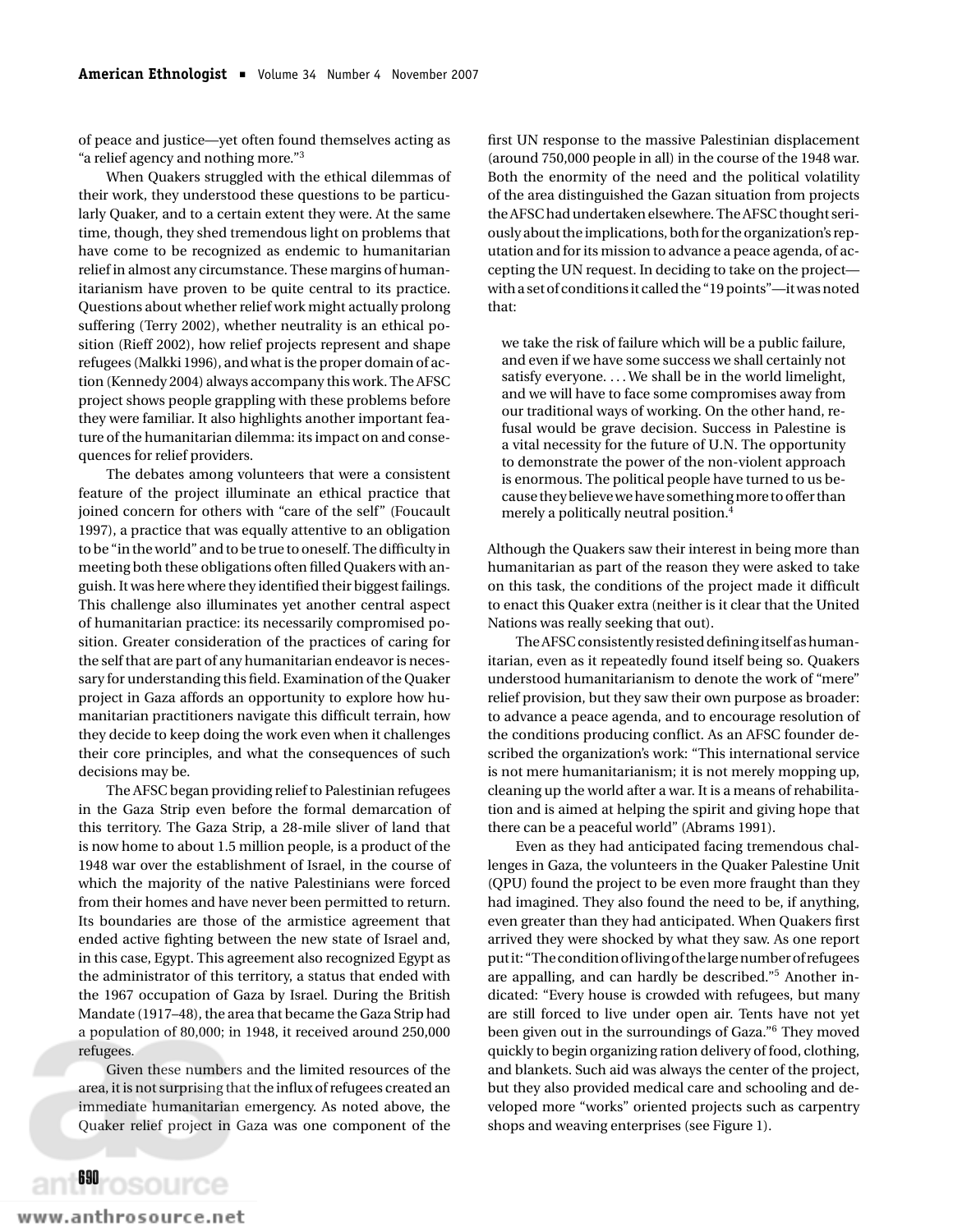

**Figure 1.** Checking supplies. AFSC Archives.

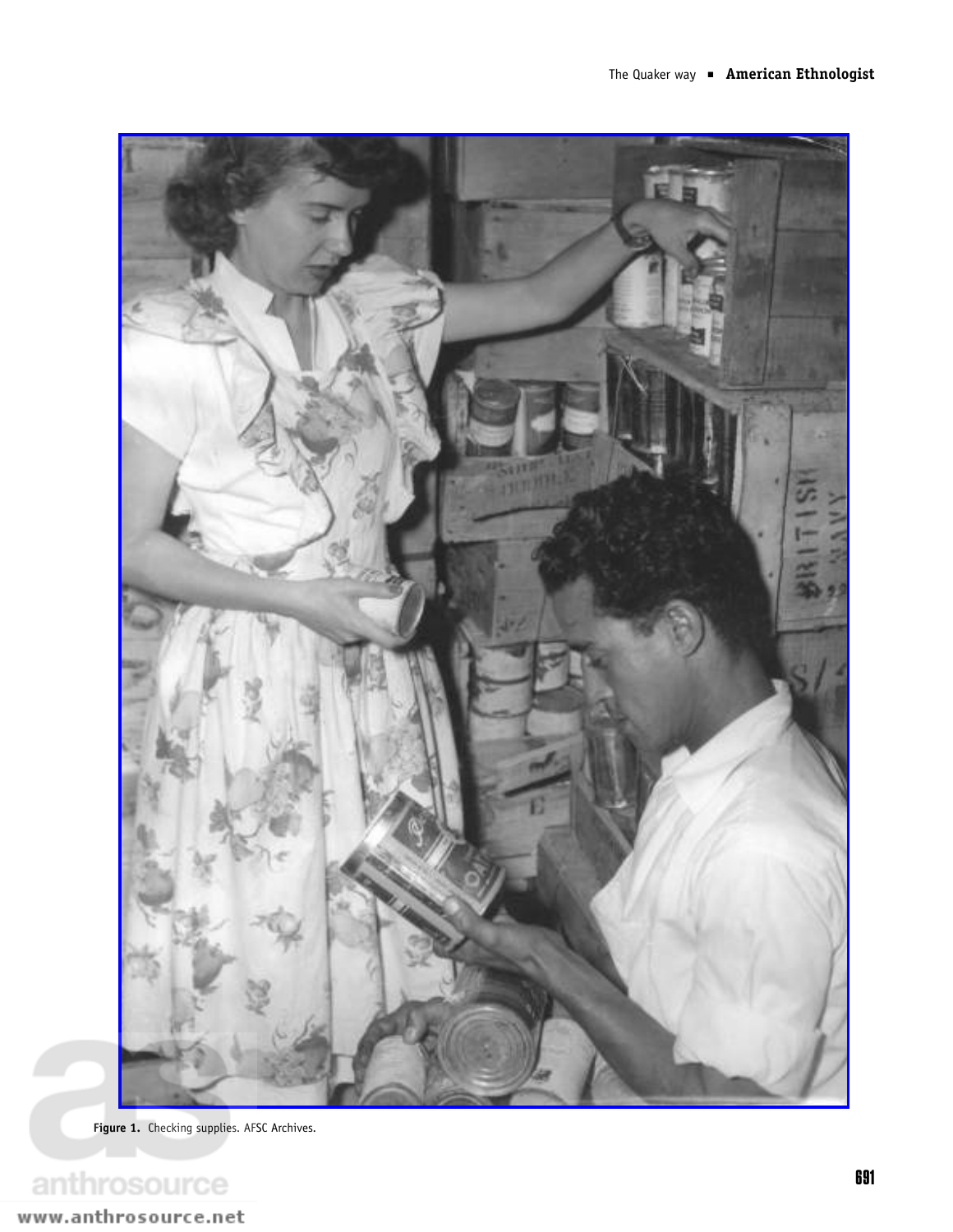The AFSC project in Gaza, which lasted from late 1948 until mid-1950, provides a window into humanitarianism from what might seem to be its margins: a small organization (the Gaza project really strained its resources), uncomfortable with the humanitarian label, operating in a time of great uncertainty about the direction of humanitarian action. In 1948, what it meant to be humanitarian was not a fully settled matter (nor is it now). This was a formative period in the development of the post–WWII humanitarian regime, a regime that includes both legal mechanisms for the protection of refugees and a proliferation of relief organizations. When the Quakers were in Gaza, many of the most important features of postwar humanitarianism were still under discussion: the office of the UN High Commissioner for Refugees was established in 1950 and the UN Convention Relating to the Status of Refugees was enacted in 1951.<sup>7</sup>

Humanitarian organizations existed—the ICRC for instance was established in 1863—but not in anything like current numbers or with current standards of professionalization. And what a "global community" with obligations to its weakest members—which was supposed to be embodied in the United Nations—might come to look like remained profoundly unclear.<sup>8</sup> Looking back at this moment illuminates debates and challenges that have been central to humanitarianism in the years since.

In what follows, I explore these tensions and dilemmas, relying both on the archival records of the AFSC Palestine project and on a series of oral histories conducted by the AFSC in the early 1990s with former QPU volunteers. Not only is this article part of an emerging anthropology of humanitarianism, it is a work of historical anthropology, pursuing an "ethnography in the archives" (Stoler 2002) to illuminate the contours of Quaker practice. In so doing, it contributes to anthropological explorations of humanitarianism not only by adding distinctive agency into the mix but also by situating considerations of contemporary humanitarianism within a longer history, a history that is vital for understanding its present. Understanding the current challenges of humanitarianism—what some have called a crisis (Rieff 2002)—requires an understanding of developments over time, not simply in policy and legal frameworks but also of the personal experiences and on-the-ground challenges humanitarian actors have confronted as they have pursued their work.

The AFSC archives are especially rich in their detail. Not only do these materials provide a window into Quaker ethics, their very compilation is the result of an ethical practice that demanded persistent self-contemplation. The oral histories gave people the opportunity to reflect, at a distance from the pressures of the work, on the significance of this project in their lives and to their sense of Quaker selfhood. Archival documents illuminate in-the-moment debates about both technical and ethical aspects of the project. Each of the plethora of committees established by the QPU— one incoming field director was described as being "staggered by the list of committees"—recorded detailed minutes of their meetings, in which difficult subjects were often raised. The culture of debate among the Quakers was heated enough that, when a public relations proposal suggested convening meetings open to refugees, some people worried that "the way we argue among ourselves might give a bad impression."<sup>9</sup> However much Quakers may have fretted about their own lack of consensus, these rich materials provide an opportunity to explore the ethical labor of AFSC volunteers.

In elucidating and exploring the "ethical field" (Faubion 2001) of Quaker practice in Gaza, then, in this article I examine issues of concern to both the AFSC's specific style of intervention and humanitarianism more generally. I consider both what was distinctive about the Quaker approach and what their work shared with other humanitarian organizations that have followed. The AFSC's Gaza project illuminates ethics in action both as a practice of work on the self and as a deeply relational endeavor. Quakers found themselves, and their evaluations of their own practice, to be in part dependent on the ethical labor of the refugees they were there to help. Even as interpersonal relations were at the heart of the Quaker approach to both ethics and relief work, these relations produced some discomfort and necessitated compromise in ethics and in humanitarian practice.

## **The ethical field: Being Quaker in Gaza**

The AFSC project in Gaza had important consequences, both for the largely Quaker volunteers who staffed it and for the population of the area. Quaker relief work for Palestinians helped lay the foundation for the more than half a century of refugee services that have followed. The project ended with the establishment of the UN Relief and Works Agency for Palestine Refugees in the Near East (UNRWA), which utilized much of the knowledge, methods, and even staff of the AFSC project. I have explored the consequences of this relief for Gazans in detail elsewhere (Feldman 2007), and here turn to the dilemmas that it posed for the Quakers. The common thread in all these dilemmas was their concern about whether the conduct of the project was enabling volunteers to be truly Quaker, to be true to the persons they wanted to become. Although volunteers understood the challenge of being Quaker as a lifelong project, my focus here is really on this context, on what it meant it to be Quaker in Gaza and on how their commitments translated to these circumstances (see Figure 2).

The AFSC has approached relief work as a means to enact their ethics, but just as frequently these projects have produced (or at least illuminated) seemingly intractable contradictions among these principles. The conceptual field of Quaker ethics includes both a set of values and an array of techniques for enacting these values.<sup>10</sup> Among Quakerism's

**692** cosource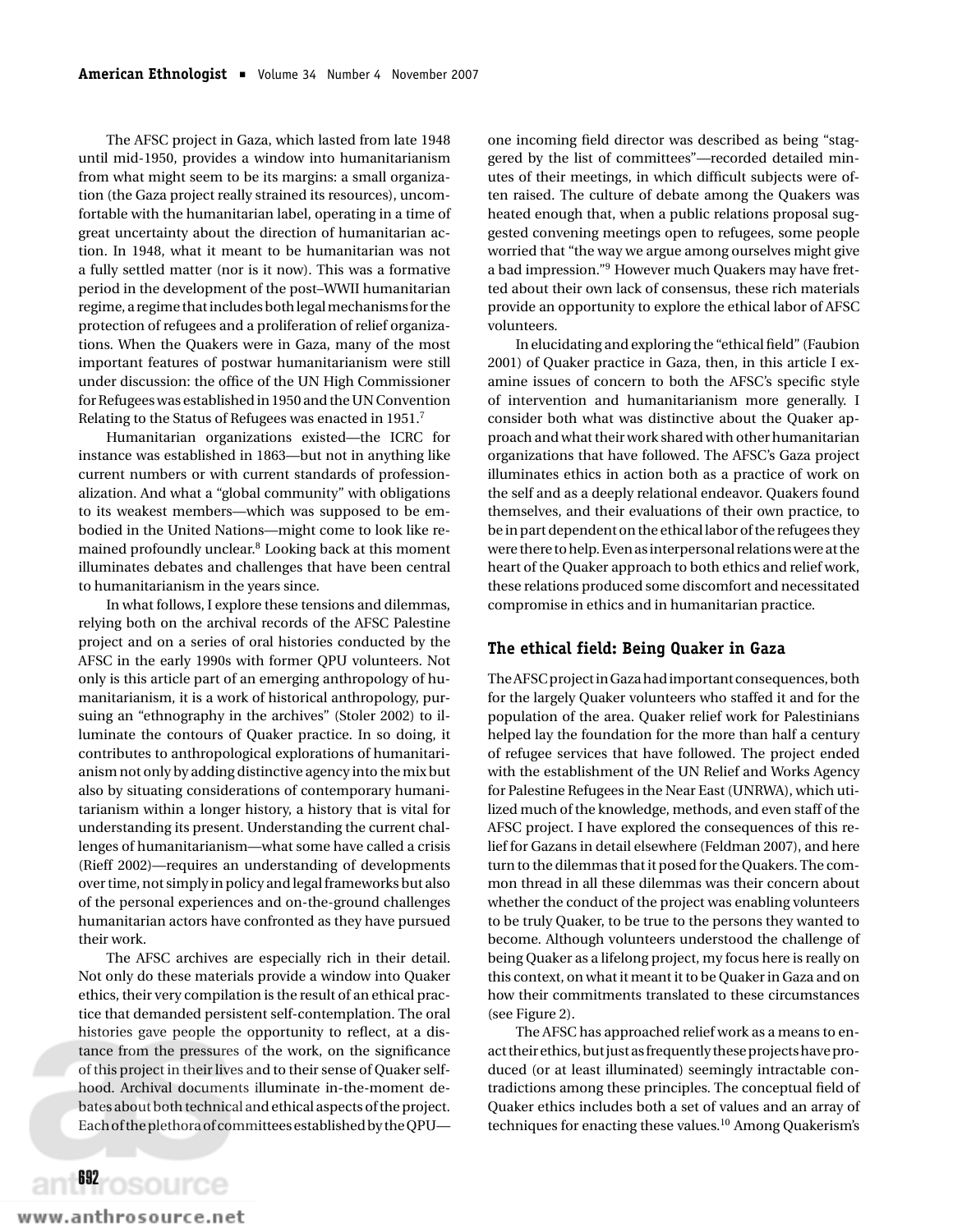

**Figure 2.** Nurses paint their office. AFSC Archives.

central values are dedication to pacifism—and to working for peace—and belief in the human capacity for goodness. Quakers believe this capacity can be brought out through person-to-person interaction and they place great value on individual relations in all aspects of their work. Quaker ethics are concerned with both method and mission. They stress both the ethics of interaction (with a focus on personal relations between the givers and recipients of aid) and the ethics of outcome. It is not only the "improvement" of others that is at stake in the Quaker way but also work on themselves. Perpetual self-reflection and critique are deemed vital to their practice and to the accomplishment of their ideals. In Gaza, Quakers felt immediate tension between their pacifism and the need to work closely with Egyptian military forces. They quickly encountered even more difficult conflicts between the restricted humanitarian mandate from the United Nations and their broader peace agenda. The demands of the work itself—of efficient and effective aid distribution—frequently produced difficult dilemmas. AFSC volunteers often found themselves having to choose among ethical principles, a circumstance that made them profoundly uncomfortable.

Quakers in Gaza approached their work as a form of what I call "ethical labor," and judged themselves and their project in these terms. The idea of ethical labor had at least two senses. They understood the project itself, in terms of both technique and principle, to be a form of ethical work. That is, doing the work technically well had ethical value, as did the relation of that work to Quaker values like peace and justice.<sup>11</sup> At the same time, the idea of ethical labor applies just as directly to the work on themselves that had to accompany their work for refugees. This care of the self was not simply an internal practice—a work of self-reflection and correction—but was also about ways of interacting with other people. Foucault argued that for ancient Greeks "the problem of relationships with others is present throughout the development of the care of the self"  $(1997:287).$ <sup>12</sup> This observation applies to Quakers as well, though, as volunteers in the field quickly discovered, what the proper ethical relationship between Quakers and refugees should be was often unclear. As concerned as Quakers were about the effects of their decisions and actions on the refugee population they were aiding, their most intractable dilemmas were about the implications for themselves. It was in this regard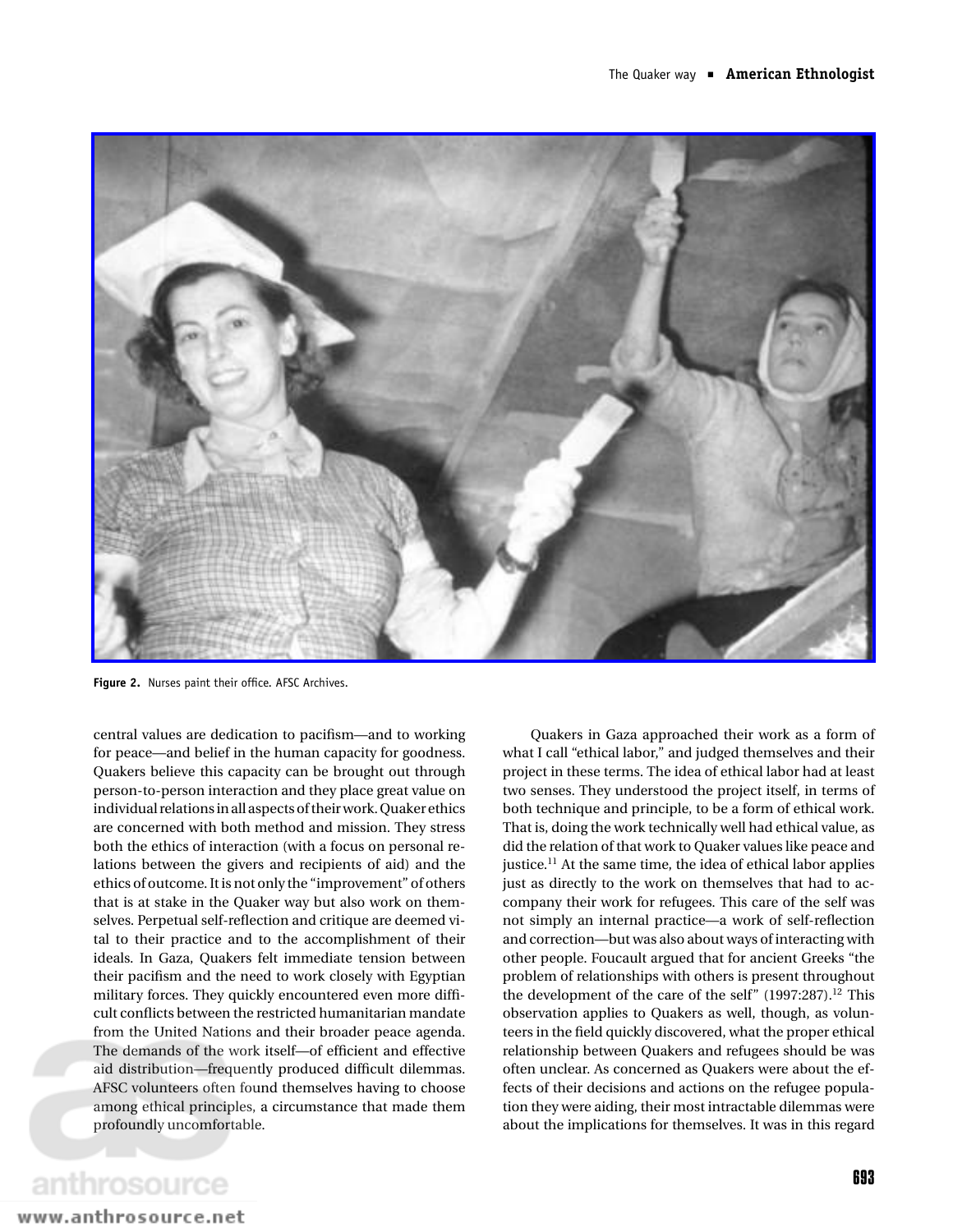that they judged themselves most harshly. Ultimately, most volunteers in Gaza seemed to feel that they did a pretty decent job of providing refugees with what they needed; they were much less sure about whether they had been able to be Quakerly as they did so. Even as volunteers in Gaza understood this dilemma in specifically Quaker terms, concerns about the effects of humanitarian practice on both providers and recipients have come to characterize the field more generally (Redfield 2006).

### **Traditions of ethical intervention**

In each of its guises—and modern humanitarianism has roots in both colonialism and abolitionism (Haskell 1992; Lester 2002) in both the laws of war and traditions of charity (Forsythe 2005; Hutchinson 1996)—humanitarian activity has been framed by a discourse about the ethics of intervention.13 Humanitarianism represents a claim that to do something (however limited that something might be) is better than doing nothing in the face of war, suffering, and human misery (Pandolfi 2003; Walker 1997). Questions about whether this judgment is correct are one source of the ethical dilemmas in humanitarian work (Bradel 2004; Fassin and d'Halluin 2005; Terry 2002). Questions about the character and form of such intervention are another source of humanitarian dilemmas, and these debates have produced some of the most significant shifts within the movement. The capacity to do something is often dependent on entering into cooperation with governments and other actors that may be responsible for producing the need for humanitarianism in the first place. It further requires working within a context of both international humanitarian law (Hyndman 2000) and international humanitarian sensibilities that shape sympathy for the suffering and claims about obligations to intervene (Boltanski 1999; Laqueur 1989; Sontag 2003). The competing demands of each of these domains have contributed to the challenges of humanitarian work.

The Quaker movement does not have a neat place in the humanitarian arena, in part because Quakers have been uncomfortable defining their engagements in the world as "simply" humanitarian. Even with its self-conscious distinctions, though, AFSC practice illuminates many of the central challenges of humanitarianism. It certainly shares with other organizations the commitment to do something in the face of human tragedy. The religious affiliation of the AFSC also joins it to, rather than distinguishing it from, other humanitarian groups. Indeed, humanitarian action has often operated along the cusp of religious and secular practice.<sup>14</sup> Not only does modern humanitarianism have antecedents in religious movements and sensibilities but also organizations that we now think of as primarily secular frequently have strong religious ties. The ICRC, for instance, was "derived from Christian charity" even as it "tried to downplay, for the best of reasons, its religious origins" (Forsythe 2005:27). Near East Relief, an organization founded around the same time as the AFSC, began as a specifically Protestant effort to save Christian Armenians from Muslim Turks, later to redefine itself as a secular organization that "still felt that it was doing 'missionary work,' (but) that work was now explicitly cultural, not religious" (Tejirian 2000). This tension between religious and secular orientations toward action in the world is a continuing feature of humanitarianism (Taithe 2004).

The AFSC approach to humanitarianism was clearly embedded in the tenets of the Quaker movement, as well as in a long history of Quaker action. Believing in "man's inherent capacity to express and respond to goodness" (Byrd 1960:4), Quakerism is guided by an "interest in the condition of all men . . . (which) motivated Friends towards the efforts at social, political, and economic reform for which they are perhaps best known by the world at large" (Byrd 1960:17). Among the most well-known efforts was their involvement in abolitionist movements in both the United States and Great Britain.<sup>15</sup> Even before the founding of the AFSC—and its initial British counterpart, the English Friends War Victims Relief Committee (Frost 1992)—Quakers had a history of involvement in relief provision in places such as Ireland and Russia (McFadden 1997). Although this work was motivated by religious belief, Quaker relief projects have generally taken nonsectarian and nonproselytizing approaches. According to a study of their aid in response to an 1847 famine in Ireland, they also quickly recognized that "famine was not an event" that could be solved through charity but, rather, that "until there were fundamental structural changes, famine would go on devouring the resources poured into it and never be satiated" (Hatton 1993:7). This recognition that relief had to be tied to broader political and social policies continued to be a concern for projects developed under the auspices of the AFSC.

The AFSC was founded during WWI to provide conscientious objectors with an alternate means of providing national service. Among its first projects was to provide relief to displaced persons in France.<sup>16</sup> Just as relief work in Ireland had been accompanied by a belief in the need to challenge poverty-producing conditions, relief work in war-torn Europe was seen as part of a broader project of "witnessing for peace" (Frost 1992:2). To secure permission to work in the war zone, though, AFSC volunteers had to agree not to discuss their beliefs. Their witnessing was thus largely silent, with Quakers left hoping that "our deeds carry the message" (Frost 1992:3). Whether they did was uncertain, as Jack Frost notes, "although the AFSC members insisted to themselves that they were conducting a 'silent' pacifist vigil, to outsiders they were humanitarians helping to bind up the wounds of war" (1992:14).<sup>17</sup> The AFSC never understood its purpose as only humanitarian—although it certainly was that as well. As Farah Mendlesohn comments about Quaker attitudes toward their relief during the Spanish Civil War: "They were there, they believed, to witness to peace and to the works of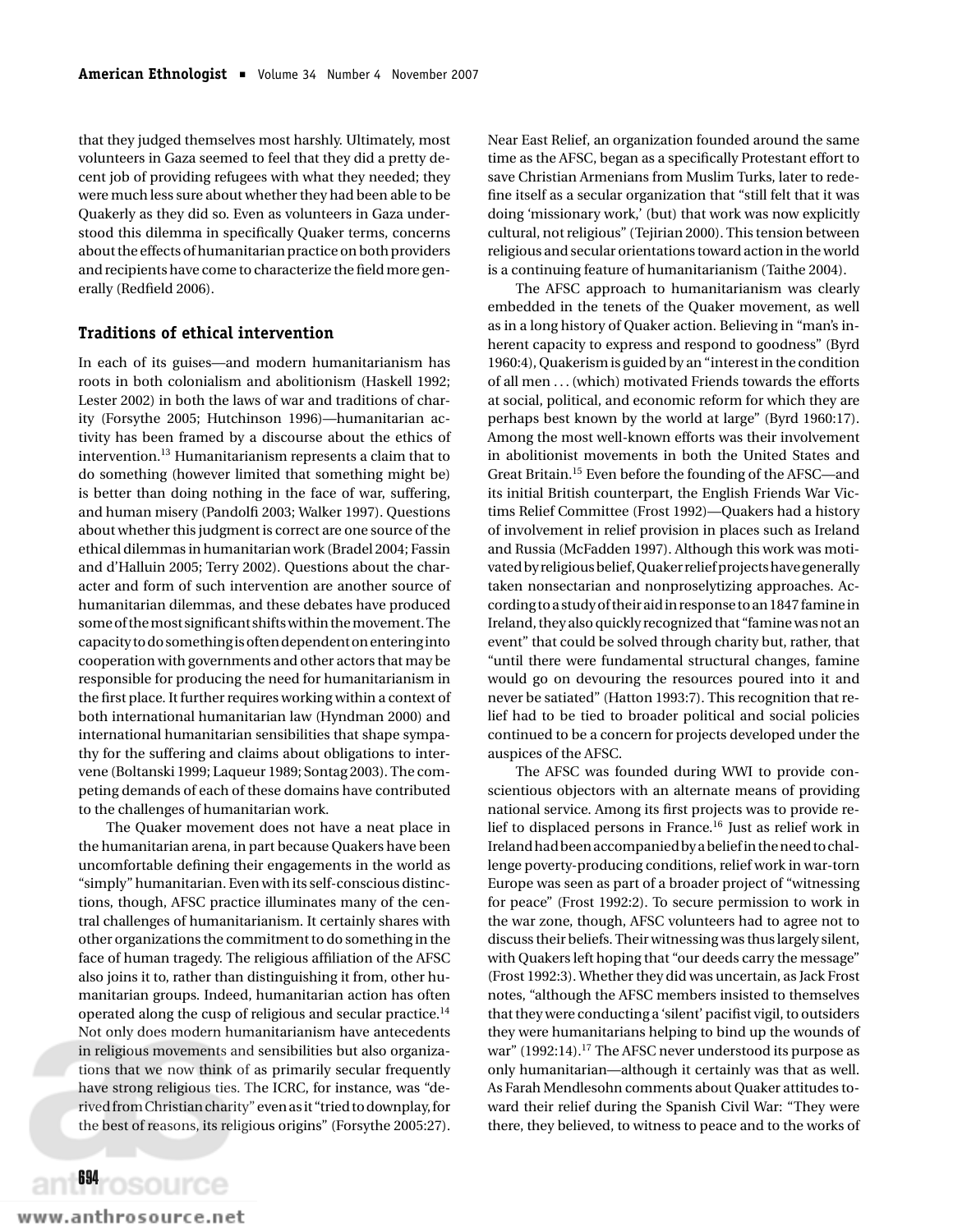peace. If their efforts fed only people's bodies, while essential it was not enough" (1999:4). This tension in their work was never fully resolved.

In 1947, the AFSC, along with the British Friends Service Council, was awarded the Nobel Peace Prize. In Gunnar Jahn's presentation of the prize, the chair of the Nobel Committee noted that Quaker relief work was characterized by "silent help from the nameless to the nameless which is their contribution to the promotion of brotherhood among nations." He further went on to say that Quakers proved the importance of "significant expression of sympathy between men, without regard to nationality or race; feelings which, when carried into deeds, must provide the foundation of a lasting peace."<sup>18</sup> Even as the AFSC saw the award as a highpoint for the organization, public perception of the meaning of their practice indicated some of the pitfalls of a silent witness. Irwin Abrams quotes an Oslo newspaper as saying "the Quaker religion consists of relief work" (1991), a comment that must have caused some chagrin among Quakers committed to a peace mission. Certainly the prize did not eliminate the difficulties in reconciling a principled commitment to an expansive sense of mission with the challenges of relief practice (Ingle 1998). The Gaza project was the first major operation the AFSC undertook after winning the Nobel Prize, and it served to confirm these difficulties.

Although Quaker volunteers in Gaza were troubled by many aspects of their work, they do not seem to have been concerned about whether they were articulating a religious message to the refugees in Gaza. Although Quakerism as a movement has been marked by differences between its evangelizing and liberal branches, those staffing the Gaza project do not seem to have had any interest in the former. In fact, Quakers in the field sometimes expressed concerns about the active proselytizing of other Christian workers in the area, worrying that an aggressive Christian presence would undermine their ability to work effectively.<sup>19</sup> They also worked on Sunday, and took Friday as their day of rest, a practice that led a visiting missionary to wonder whether they were "fail(ing) to function as Christians in their dayto-day operations."<sup>20</sup> In so far as volunteers in the QPU (or "kewpies" as they sometimes called themselves)<sup>21</sup> felt a tension between their Quakerism and their relief work (and they clearly did), it was not about their ability to make Gazans Christian but, rather, about the extent to which they themselves were working in accordance with Quaker principles.<sup>22</sup>

#### **Pacifists in a military zone**

Given the centrality of pacifism to Quakerism, the close cooperation with the Egyptian military that was required by the work in Gaza created discomfort for volunteers in the field. Part of this discomfort was because of matters of principle, but just as much was attributable to a disconnect between military culture and Quaker attitudes. Oral histories

record Quaker feelings about the military. Alwin Holtz remembered arriving in Gaza and finding an Egyptian machine gun post in the backyard of the house the QPU was renting: "Of course, good pacifist that I am, I got furious immediately."<sup>23</sup> In his oral history David Walker expressed what seemed to be a common Quaker disdain for the military: "I experienced a whole lot of unpleasantness from the Egyptian Army. They thought we were stupid. . . . They tried to emphasize their own importance, but that, again, is typical of any army. My prejudice was just that they were stupid, and they were stupid."<sup>24</sup> Despite these clashes of attitude, there was no question about whether the AFSC would work with the army: it was an absolute necessity, just as it had been during the provision of relief in WWI. The recognition of this necessity by all the Quakers in Gaza underscores the ethical value attached to technical operations. The challenges that were a persistent part of the Quaker–army relationship further illuminate the tension between method and mission within this ethical field. For the most part, Quakers reported cooperation from

officials about matters of policy and procedure. A more conflicted relationship emerged on the ground where the lieutenants assigned to the refugee camps—"each recently recruited from Egypt and sometimes unused to the crises of refugee camp life"25—frequently got in the way of Quaker work. In one instance, in which a lieutenant interfered in food distribution, threatening to arrest the Palestinian assistant, Al Holtz remembered responding that "this was not going to go on here, the military was not taking over a pacifist organization, not in my lifetime!"<sup>26</sup> Recognizing the need for effective cooperation, the Quakers held a series of meetings with military representatives. These meetings focused on questions of technical management; reducing conflict in these areas would also serve to minimize flare-ups of "principled" disagreements. At the first meeting, formal agreement was reached on the basic division of labor. Maintaining the practice that had already been established, the Quakers would have sole responsibility for the feeding operation including receipt and distribution of food, hiring and firing of staff, determining eligibility, and handling complaints. The Egyptians—both the military directly and the newly established Refugee Department—were responsible for "the security of the people in each center."<sup>27</sup> Although these meetings were productive, they did not entirely resolve conflict between the two groups, as is made clear by repeated mention of difficulties in the archival record.<sup>28</sup>

One Quaker official, seeking to understand the causes of the tensions, was reflective about the awkward position in which the Quaker presence put the Egyptian army. He noted that Egypt's history under British colonialism, as well as the recent defeat of the army, made military officers particularly sensitive: "Regardless of how much we as individuals may repudiate the concept of empire, the colour of our skin, our language and our technical facility all serve to identify us in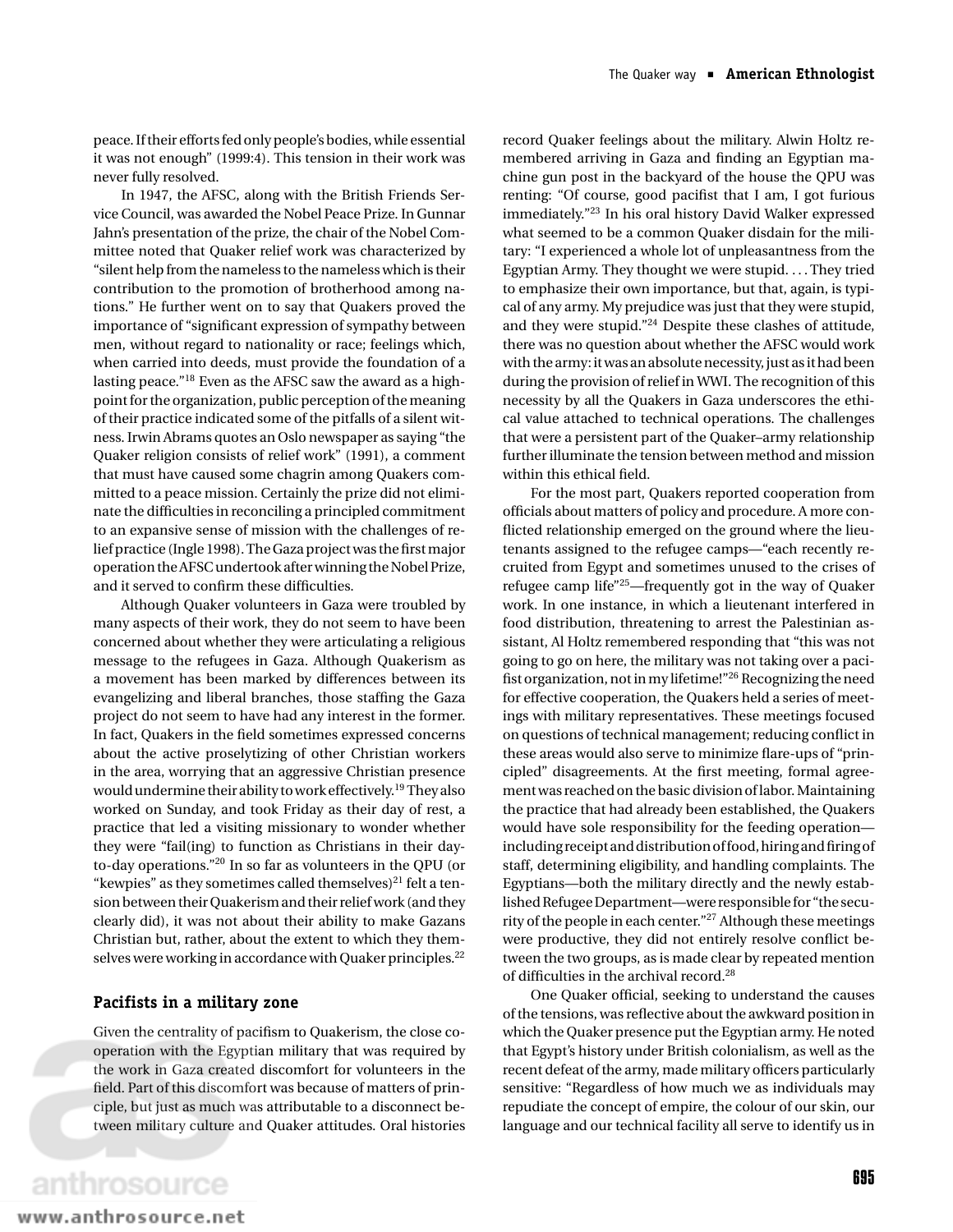the eyes of the middle level Egyptians with British Empire tradition." He further commented that "it would also be natural for them to resent the implication that they were too incompetent to handle supply distribution, while we on the other hand, 'a happy band of amateurs,' were designated internationally as competent."<sup>29</sup> As these comments acknowledge, humanitarianism can never entirely form a space apart. It always enters into a field that is replete with political relations and histories and is not fully separable from them.

In this case, many Quakers admired the methods that the army had used to manage distribution, such as maintaining village groupings and appointing a local leader *(mukhtar)* to act as liaison, and they made use of many of them. As one report argued, "I also feel that there is considerable virtue in the systems which they have adopted, and that these systems are well suited to the peculiar nature of the people, presenting 'moda operandi' which might not occur to a Westerner."<sup>30</sup> Further, as Lee Dinsmore recalled in an oral history, the AFSC depended on the military to do its job: "Without the Egyptian administering a place there and justice and everything else, police supervision, it would be something we couldn't do. Whether it was an uncomfortable thing, being part of the military in effect, having the military make it possible for us to do thing, I think there may have been some."31 Although it was their pacifist beliefs that led to Quaker unease in this case, discomfort with the kinds of cooperation required for relief work has been a general feature of humanitarian operations (Flipse 2002). Very often the only way to deliver aid to people in need is to work with forces that may be responsible for producing the need itself, a condition that is one of the fundamental paradoxes of humanitarianism (Terry 2002). To be a humanitarian worker, then, is always to make compromises on certain principles, and it is only this compromise that makes the work possible.

## **Defining the Quaker mission in Gaza**

The extent to which concerns about working with the military intersected with people's broader anxieties about being truly Quaker in their work were made abundantly clear in the discussions of the internal Military-Police Committee, which was charged with defining the team's proper policy about dealings with the Egyptian army.<sup>32</sup> Despite multiple meetings, the committee was not able to reach a consensus on such a policy; it did, however, discover agreement about a number of underlying principles. There was widespread commitment among the team to the idea that "the Peace Testimony of the Friends is—or should be—the basis of our policy and behavior as a group and as individuals." It was also agreed that "our team has a big responsibility not only in front of the refugees for doing an honest, straight, and unselfish job, but also towards the United Nations. A possible success of this kind of international help may eventually strengthen the ideas of international solidarity, better mutual understanding and may become a more used means in achieving peace."<sup>33</sup>

Clearly, the principles that guided the Quaker presence in Gaza mandated more than providing aid to people in need, although they certainly had that aim as well. This broader commitment distinguishes the AFSC Gaza project from other humanitarian interventions in the postwar period, even as in practice the project was quite similar to this broader movement. Humanitarianism generally seeks only to maintain "life in crisis" (Redfield 2005) and not to address the structural and political conditions that may have produced such crisis. Although the AFSC explicitly rejected such a limited conception of its mission, it was not always (or often) successful at incorporating its larger commitments into its work. Even in this inchoate stage, humanitarian practice was driven by pressures of efficiency and concerns about management that produced justice and relief, and human rights and humanitarianism, as separate regimes of action.

When people volunteered to come to Gaza, they hoped to contribute in some way to the broader Quaker peace mission and to efforts to find a resolution to the Palestine refugee problem. Al Holtz reflected on his position: "We came for an emergency feeding program with the notion that we would help with the resettlement, which was what we were all interested in, and I was particularly interested in it."<sup>34</sup> The Quaker relation to this political domain was an uncomfortable one. They were clearly neither responsible for nor authorized to produce a political resolution, but neither were they willing to provide relief indefinitely in its absence. The Quaker insistence on the importance of finding a resolution to the refugee problem did not indicate a commitment to any particular solution.<sup>35</sup> Whereas Palestinian refugees saw only their return to their homes as a real solution, AFSC members were willing to contemplate settlement elsewhere. This difference reflects the distinction they made between the ethical and the political. Whereas some humanitarian organizations have argued that a commitment to a broader sense of mission requires becoming political, I understand the Quakers to have been making a different claim. When they said they had "something more to offer than merely a politically neutral position,"<sup>36</sup> what I take them to have referred to was their ethical commitment. In their view, to have a mission that extended beyond caring for life in crisis did not mean to be political but, in fact, to be ethical.<sup>37</sup> To demand that a solution be found (an ethical position in Quaker eyes), that is, but not to advocate any particular resolution.

This position complicated their relations with Palestinian refugees. AFSC volunteers often developed close relations with refugees—and felt a responsibility to convey their opinions to the outside world—but drew a line at discussing politics with them.<sup>38</sup> Members of the Gaza unit insisted that, "since it is very difficult for refugees here to communicate with the outside world, we feel we have an obligation to convey what we can of their opinions and thinking at the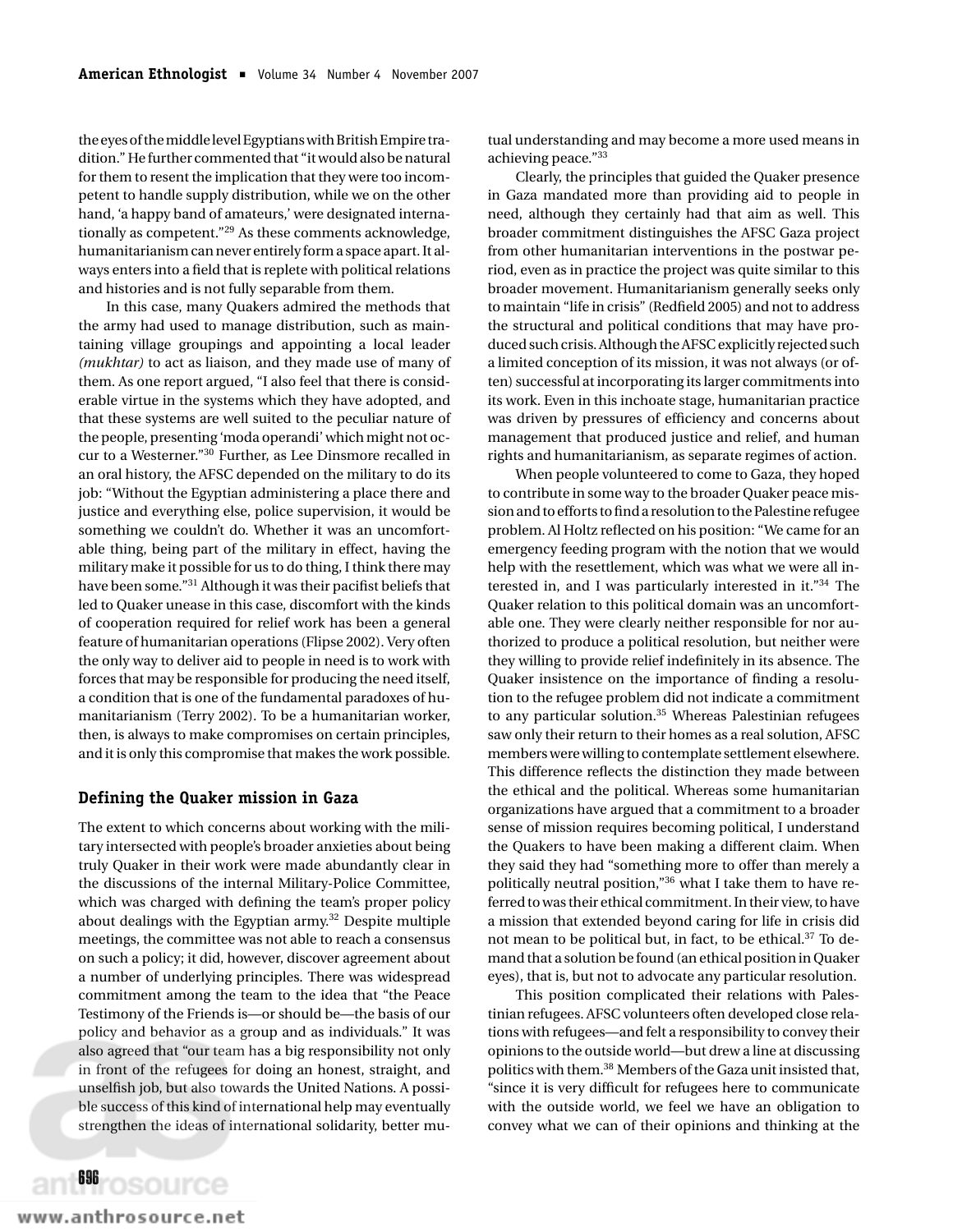present time."<sup>39</sup> At the same time, it was not deemed appropriate even to repeat to refugees what they were saying to the United Nations and the world at large. In fact, when an Arabic-language bulletin published for distribution among refugees included statements about the importance of finding a permanent solution, the team decided that such matters should never be discussed again "in view of the strictly non-political position we hold in this area."<sup>40</sup> Rather than silencing refugees, as humanitarian organizations have often been accused of doing (Malkki 1996), Quakers imposed a kind of silence on themselves—at least in the context of their interactions with refugees.

Throughout their time in Gaza the Quakers did seek to remind the United Nations of its responsibility to find a solution for the refugee problem, and they were consistently frustrated by the lack of progress. Each time the AFSC reluctantly agreed to extend its project in Gaza, which happened several times before UNRWA took over, the organization asked for "assurance in concrete terms that those in power had taken specific steps and were urgently pursuing the search for an ultimate solution."<sup>41</sup> It was in part the utter failure of the United Nations to achieve anything in this regard that led the AFSC to refuse further involvement in Gaza. As one member of the team reflected about the project's conclusion: "Perhaps, if the UN had been strong enough to implement its political recommendations, we would have before us another year of Quaker work in Palestine."<sup>42</sup>

AFSC volunteers were acutely aware of the danger that their own work might—precisely by keeping people alive and reasonably healthy—facilitate delays in a resolution of the refugee problem. For their project to be ethical, it had to do more than feed people. In this view of their mission, they judged themselves fairly harshly. In a discussion in July 1949 about whether the project should be extended beyond December of that year this issue was hotly debated and recorded in great detail. I quote from the relevant parts of the transcript at some length (and identify speakers by first name, as does the transcript). Vern summed up his feelings: "I think we must say this has not been a Quaker unit, but a relief agency and nothing more. If we are to go on, we must decide: Are we to continue just as we are? Then there is no point why we should stay. Others can do it." Dorothy interjected that there were people "who have tried to do things beside relief." But David agreed with Vern that "we are not doing a Quaker job." Ralph, though, offered a strong defense of the mission:

All of us have tried to do an honest job and have made efforts. I wonder what we mean when we say we have failed in this and that extra. Is not the way we are doing our job the extra, the expression of what we mean? I would rather we listen to our own conscience than listen to people who have not understood what we mean. . . . It sounds a little funny in the ears of people who are not

Quakers to stress that we have not done a Quaker job. ...I believe we have done fairly well in efforts at least. If we try to increase the spirit of sacrifice and service, we should finally achieve what we are trying to do.

Marshall echoed this sentiment, saying: "I should like to point out that the basis for our work is an acceptance of our part of the sins of world. It becomes then a work which is a concern for individuals." Alan agreed as well: "I think you are selling yourselves short. When I came, it was a great shock to find people here treating people of this area as individuals, in contrast to the way they are treated by other peoples. . . . The Quakers are a symbol of honesty here."43

These contrasting evaluations of Quaker work in Gaza illuminate both how volunteers understood their purpose and how much attention they paid to reflecting on this purpose. The ethical labor of being Quaker in Gaza was not only in the work with refugees but also in this kind of considered judgment of themselves. There was broad consensus that if the project was only about relief than it was a failure in terms of being Quaker, although one doctor working with the group did insist that "there is undue minimizing of what we are doing in keeping people alive." Where people disagreed was what would count as the Quaker "extra." Did this extra lie in the nature of projects undertaken? Or was it to be found in their persons, in how they understood themselves as actors in the world? Or, still again, did it come from the style of interaction with the refugees? Each of these seems to have been important to members of the team, but it was the last that was the greatest source of anxiety. The disconnect between how the Quakers felt like they should interact with people and how they felt compelled to because of the demands of the work was tremendously troubling.

AFSC members also recognized, though, that it was not only outside pressures that stood in the way of accomplishing this broader agenda, but also their own shortcomings. As the Military-Police Committee suggested in self-reproach, "the team had not been willing to make the sacrifices of discipline and inconvenience—and possibly even of the work involved in being true to the essential principle of pacifism and Quakerism."<sup>44</sup> The idea that there might be sacrifice "even of the work," a statement that was not further explained in the document, indicates the tremendous importance that being truly Quaker, even as they did their relief work, had for people. In many ways it was in the intersection of work and belief, in commitment to self (as Quaker) and others, that Quakers found the real test of their ethical labors.

#### **Being a relief worker the Quaker way**

The QPU placed great value on the importance of interpersonal relations and felt that to be not only humanitarian but also—and essentially—Quaker demanded that their

anthrosource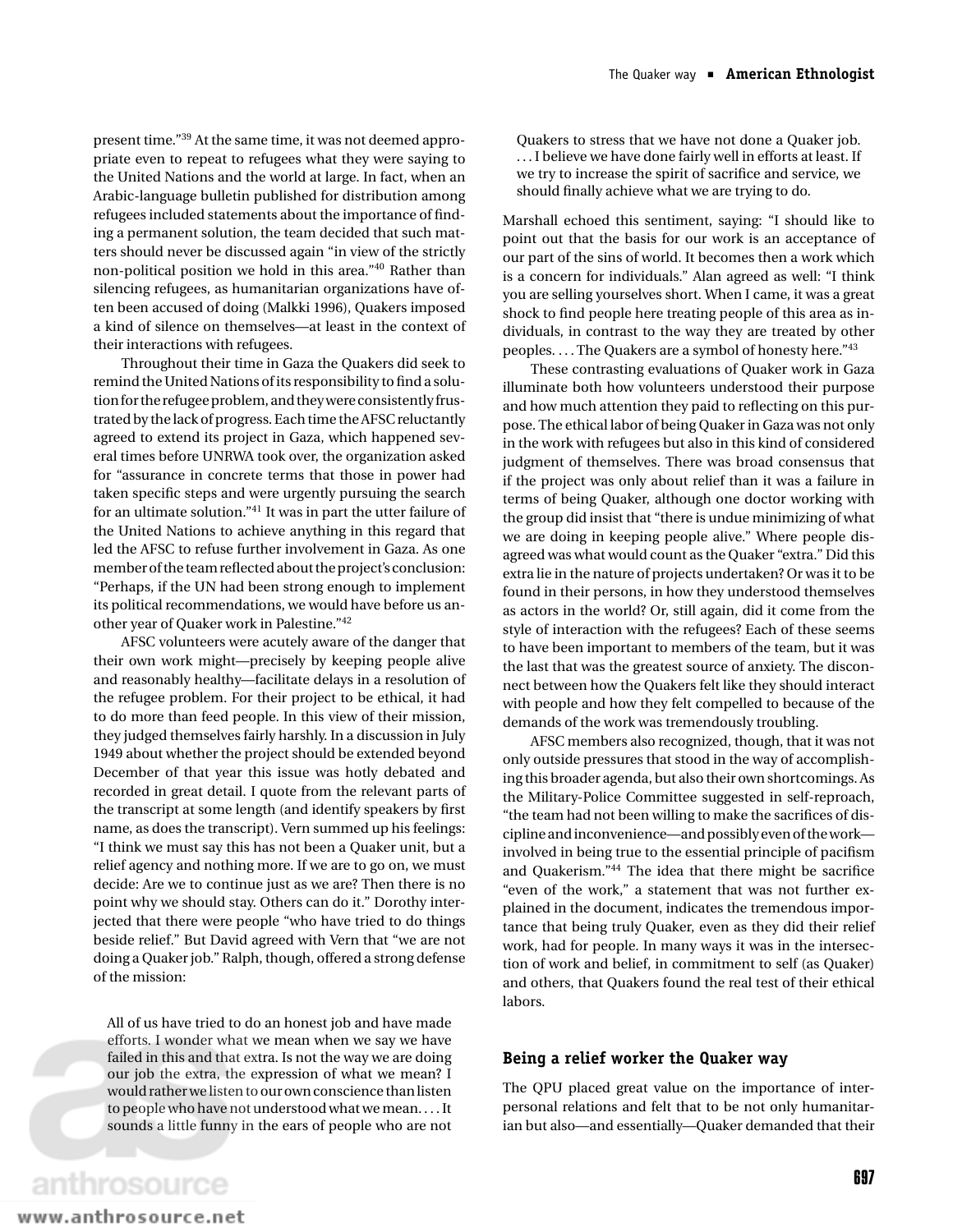

**Figure 3.** Discussing problems of the day. AFSC Archives.

relief work be guided by this commitment. The Quaker way of working required a considerable degree of closeness between the providers and recipients of relief. It was here that their work on themselves intersected most directly with their influence on others. They prided themselves on the fact that "the whole Quaker approach to human beings is through the individual."<sup>45</sup> In an oral history, one former volunteer highlighted this feature as the most distinctive part of Quaker practice: "My experience dealing with the Red Cross was that it was a much more impersonal operation. ...I think the personal relationships in the Strip... with the refugees were of paramount importance. To make the thing work. Before I left there were demonstrations against the UN, but they were against the UN and not the Quakers" (see Figure 3). $46$ 

And, yet, the demands of the work, and most especially the need to reduce the refugee ration rolls, created serious problems for this method of interaction. Limited resources meant that the AFSC was under tremendous pressure to bring the numbers—which everyone felt were somewhat inflated—down. Identifying fraudulent registrations and cutting the rolls required methods that posed fundamental challenges to people's sense of themselves as being Quakerly. Elsewhere I have described these methods which included the use of informants, supporting the jailing of uncooperative *mukhtars* (village leaders), and the withholding of food to entire villages whose lists were felt to be too high (a practice Quakers referred to as "using food as a weapon")—and noted the discomfort AFSC workers had with these methods (Feldman 2007). Here, I explore further the ethical dilemmas that this work posed for the Quakers. Even as the majority defended their methods as necessary for their relief work, everyone in Gaza seemed to acknowledge that they were distinctly un-Quaker. Faced with a UN demand to reduce the ration rolls, the Gaza team "came to the conclusion that there is no way in which we could do it with methods in accordance with AFSC policies and standards which we practice elsewhere."<sup>47</sup>

osource

698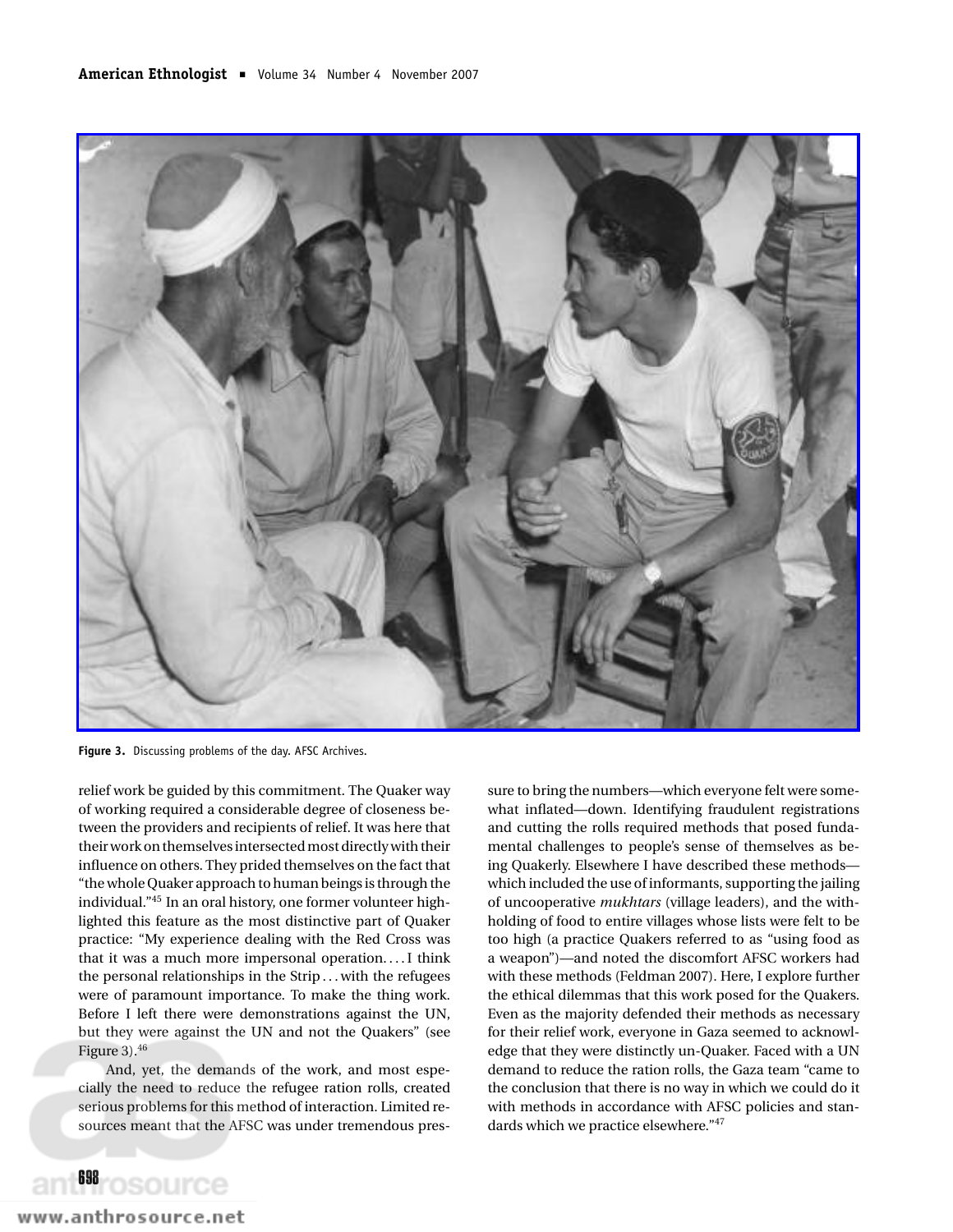The challenge of reducing the rolls brought into sharp relief what was ultimately the biggest ongoing dilemma for Quaker relief workers: how to balance their commitment to the ethics of interactions with their equally strong concern about the ethics of outcome. Putting the matter in precisely those terms, Charles Read commented:

I think that it is inescapable that if we are to do a conscientious job through the United Nations, we must do some things in which our conscience will be troubled. . . . I do feel very strongly however, that equally as important to us as the means is the end which we are seeking, and I can not feel easy in my own conscience, jeopardizing the end altogether because we are not entirely happy about the means.<sup>48</sup>

Without agreement, yet unable to cease its work, the QPU did make use methods deemed to be "in direct contradiction to the philosophy of the Service Committee, and our own consciences."<sup>49</sup> A report on the reductions detailed some of the procedures. In addition to withholding rations and using informants, guards were placed in cemeteries to report on deaths, shrouds were issued for burials for the same purpose, and "new born infants received rations when the head of the family could report two false or duplicate registrations on the lists."<sup>50</sup> Using these means, the AFSC was able to reduce the ration rolls from around 245,000 to 210,987.

The discomfort associated with these methods created tremendous tension among the team. Although disagreement about various policies was common, this issue went to the heart of people's sense of themselves and their proper way of being. A camp leaders meeting in October 1949 revealed a broad range of attitudes:

One camp leader pointed out that we are not supposed to cut real refugees from our lists, and that to do so is a real injustice. Another suggested that the Quaker technique demands trust; and that in this situation we cannot trust—therefore we must be prepared to use some kind of force. At another point in the meeting a further concern was expressed that non-Quaker means for achieving the desired end should not be used. One suggested that we are here, as any Quaker group is in any field, to spread good will, and that we cannot do that if we are too "tough." On the other hand, one pointed out that carrying false names without taking action against the fraud is also out of harmony with Quaker methods of procedure. . . . It was felt that further sharing of opinions in an effort to achieve common understanding must be the basis of all action taken in the matter.<sup>51</sup>

No consensus could be reached on this matter, and, even as the reductions were undertaken, some people continued to feel very adamantly that the methods being used were so far from Quakerly that they could not be justified. In a report back to headquarters on a visit to Gaza, in which he sat in on the meetings in which these concerns were discussed, an AFSC member expressed his concerns about such views: "While I have every respect for the right of every individual conscience on the problem of 'using food as a weapon,' I could not help but think that those who consider this problem a strong moral issue are the same ones who are unable to tackle the job of list reduction in what I would call a brave and honest way."<sup>52</sup>

A balance was apparently needed between empathy and toughness, between building trust and relying on force. Even as the language of these debates focused on the Quaker responsibility for ethical action, they highlight the importance of having a "partner" in such action. For Quakers to really enact their ethics—to be the persons they wanted to be they were to an extent dependent on the ethical labor of the persons receiving aid. And, when people argued it was impossible to proceed in a Quaker manner because they could not trust, they were charging the refugee population with not participating in a shared ethical practice. It seems clear from both the oral histories and the archival record that AFSC volunteers faced difficulties in taking refugees seriously as ethical actors. Although refugees may have disagreed with the Quaker assessment, both of their ethical capacity and of the ethics of their efforts to retain places on the rations rolls, it was the Quaker sensibility that governed the relief project. This uncomfortable dynamic is a general feature of humanitarianism, in which only one party seems to have the privilege of being ethical (Agamben 1998; Malkki 1992, 1996). It was also connected to the particular features of the AFSC project. Precisely because, unlike some other humanitarian operations, Quakers did take refugees seriously as political actors, they seem not to have recognized their failure to take them as seriously as ethical actors.

The problem of refugee dishonesty was one with which Quakers struggled throughout their time in Gaza.<sup>53</sup> To some extent, Quakers judged these ethical failures to be a "cultural" problem. As the team leader put it, "there is an entirely different concept of honesty here which no one can expect to harmonize with Western concepts of honesty within a year or probably a century. It is not thought to be dishonest to try to get a double ration or to list false names in your family."<sup>54</sup> At the conclusion of her service, another AFSC volunteer reflected on the challenges of dealing with the "fluidity in ethics and relationships (as the western mind knows them)"<sup>55</sup> that she found among refugees. Characteristically, she was as critical of herself as of the refugees. Even as she laid some blame at the feet of a local culture in which "it was not morally wrong to 'play the game' (and try and get extra rations)," this volunteer was also acutely aware that AFSC capacities and attitudes contributed to problems in ethical relations.<sup>56</sup> Not speaking Arabic meant that it was tremendously difficult for the Quakers to truly enter into intimate relations with the majority of refugees; differences in sensibilities about hospitality and sociability meant that Quakers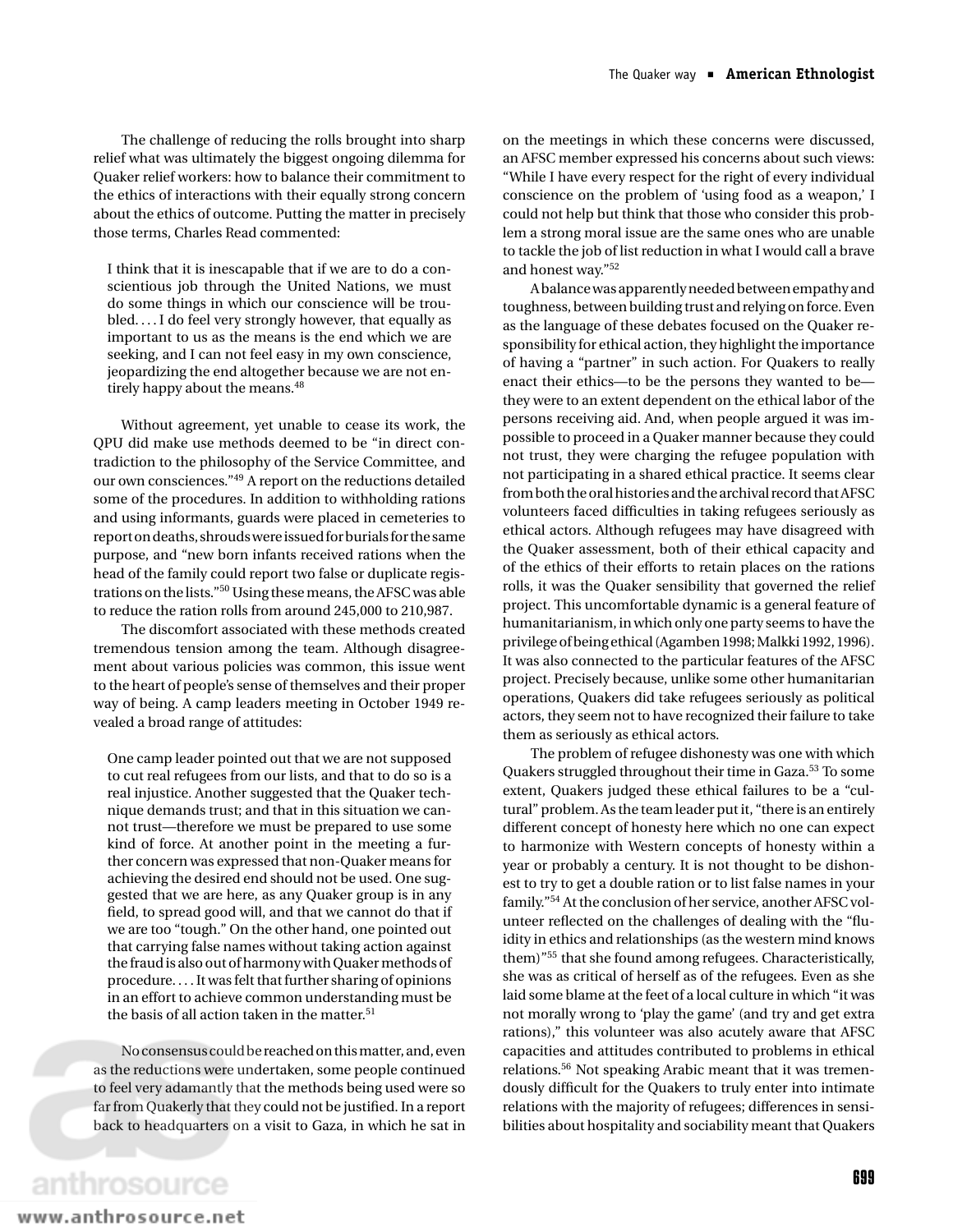were often on the cusp of rudeness. If interpersonal relations were crucial to the Quaker way, this cultural divide posed a serious challenge to its enactment.

In addition to such cultural problems, Quakers recognized that the pressures under which refugees were living made ethical action difficult. They seem to have struggled a bit with how much to "blame" refugees for ethical failings.<sup>57</sup> Under conditions of tremendous difficulty, refugees could be seen, to some extent at least, as lacking the freedom that seems an essential part of the capacity to be ethical, a point underscored by Foucault.<sup>58</sup> At the same time, the Quaker emphasis on ethical labor suggests another side to this equation, also noted by Foucault (1997). Ethical labor—the work of producing oneself as a certain sort of person—is itself a practice of freedom. That the Quaker way involved a commitment to bring out goodness in others, as well as an insistence on the ethical relation, helps explain the amount of attention AFSC volunteers paid to the ethical status of refugees.

Connected to their recognition of the relational character of ethics, Quakers debated how they should deal with refugees' perceived failings. Did they mean that refugees lacked the capacity to be ethical in the way that Quakers understood ethics? If so, what should be the proper relationship between them? Should the Quakers simply accept the limitations this trait imposed on their own ethical practice? Or, should they strive (regardless of refugee behavior) to exemplify the Quaker way? Many people certainly argued for the latter, even as the former seemed to dominate their practice. As one person commented, arguing that the team's response to the prevalence of dishonesty was itself un-Quaker, "as we tried to keep tabs on our distributions, we discharged more than a hundred employees because they did not conform to our ideas of honesty. In a smaller unit I feel sure we would have felt it necessary to work with the individual rather than summarily discharging him."<sup>59</sup>

As this last comment suggests, Quakers seem to have judged themselves for failing to work closely enough with individuals to "convert" them to their notions of honesty. Just as likely, however, the problem may have been that the Quakers did not entirely understand the significance of refugee actions. As noted above, the AFSC marked a clear separation between the ethical and the political. They seem not to have considered that refugees might not make the same distinction. Even as Quakers clearly recognized refugees as political actors who understood relief "to be their right, and in no way an act of humanitarian charity,"<sup>60</sup> they presumed a separation between this political judgment and the ethics of receiving aid.<sup>61</sup> Although it is impossible to determine with certainty the intentions of refugee actions, in trying to keep the rolls as expansive as possible, they seem to have been making political claims in what Quakers had identified as an ethical arena. To use a later language, refugees appear to have brought politics inside the "humanitarian space" (Agier and Bouchet-Saulnier 2004). It was this joining of the ethical and the political that AFSC volunteers seem illequipped to understand. Here, the circumscribed relationship Quakers developed with refugees—the lack of political conversation—may have limited their ability to understand the ethical terrain.<sup>62</sup>

#### **Conclusion**

The ethics that guided the Quaker project in Gaza, and in whose terms the volunteers judged themselves, were concerned with both mission (the purpose and outcome of the project) and method (personal relations, the one-to-one encounter between aid worker and refugee). In the aftermath of the project, "kewpies" reached conflicting conclusions about their success. Even with the limitations inherent in the project, Al Holtz reflected, "it wound up before we were finished we had respect, and we respected, and we did a lot of good things after we got the thing all organized."<sup>63</sup> In fact, he went on to say, "I don't think there is the slightest question it is the most significant project that the Friends ever did." Other Quakers judged themselves more harshly. As Cassius Fenton put it in a report reflecting on the project, "we have yet to learn how to be efficient and to streamline a mechanical operation without losing intimate contact with the people with whom we wish to deal" and "our inability to show success toward an ultimate goal has enabled us with little hesitation to turn back our work to the UN."<sup>64</sup> Although in some ways their standards for themselves seem impossibly high, they illuminate the ethical field within which they operated.

This ethical field was expansive, with few actions or attitudes judged irrelevant for ethical consideration. Certainly AFSC volunteers in Gaza missed few opportunities to reflect on the ethics of their work. As this exploration indicates, however, there were limits to Quaker ethical practice. One such limit lay in the encounter with refugees themselves, in the limits of their capacity to approach refugees as ethical actors. In this regard, though, as in others, the QPU should be distinguished within humanitarianism. Quaker practice, as we have seen, did not tend to render refugees as mute victims, "speechless emissaries" as Liisa Malkki (1996) puts it. Although Quakers hoped to be ethical rather than political, they seem to have found it easier to understand refugees as political, rather than ethical, actors. Throughout their time in Gaza, Quakers operated with a degree of uncertainty about what their relationship with refugees should be, an uncertainty that necessarily had significant implications for their sense of themselves as well.

The Quaker "care of the self," evident in all their practices of self-reflection and redirection, was directed both inwardly and outwardly. In producing themselves as good Quakers, they hoped to have a positive impact on the world around them and, especially, on the advancement of peace. Although their demand for both "intimate contact" and

www.anthrosource.net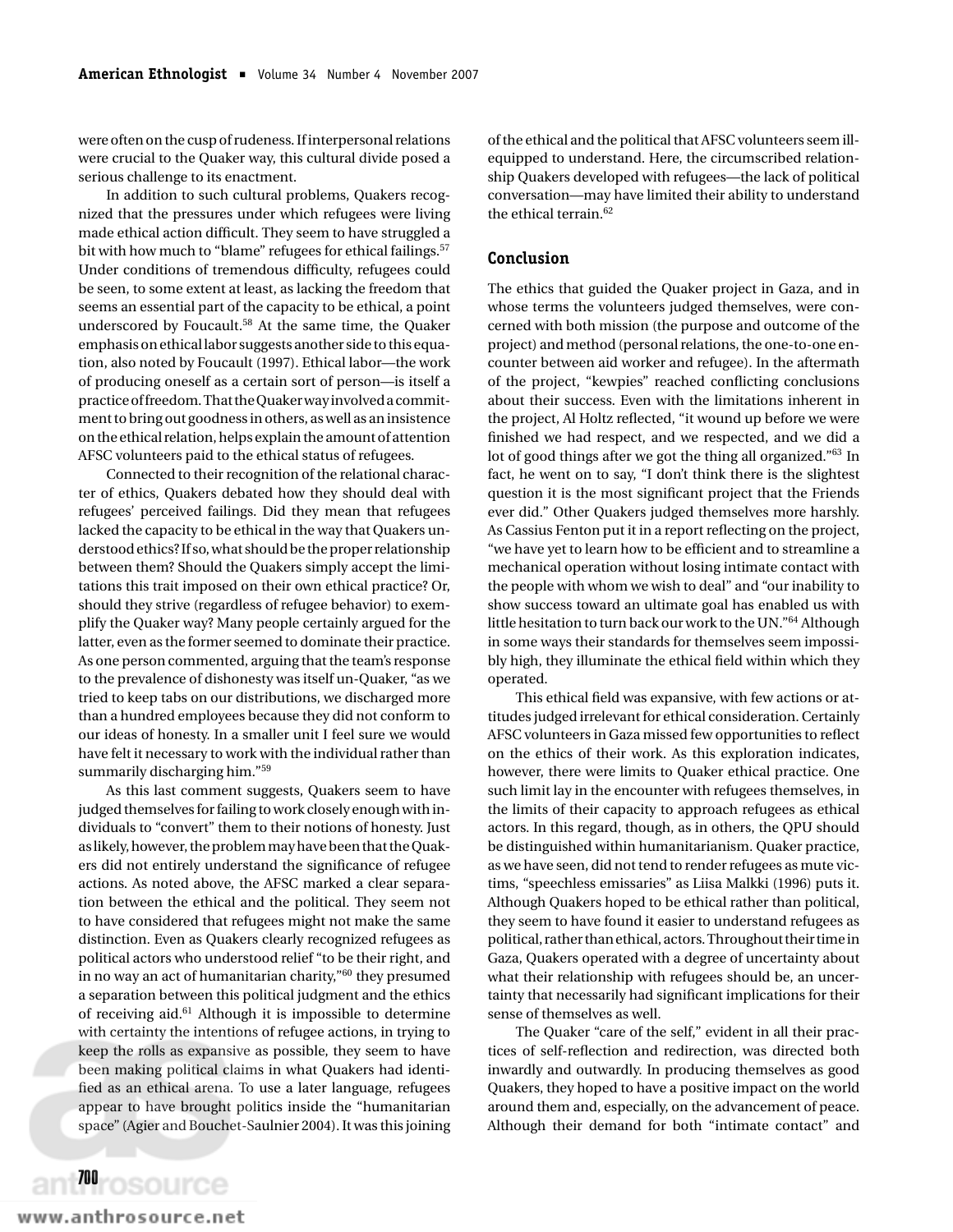political resolution appears potentially contradictory, from the perspective of the Quaker way they were intrinsically bound together. It was through transforming the way people interacted with each other that Quakers hoped to remake the world. That this did not prove to be possible in Gaza did not shake the Quaker conviction in this belief. The QPU did, though, come to recognize that there was a genuine, and probably unresolvable, conflict among their multiple obligations—to the United Nations, the refugees, and themselves. To be a Quaker providing relief in Gaza was ultimately to be in an impossible situation; it also meant to continue to do the work in the midst of this impossibility.

What does this episode tell us about humanitarianism in the postwar period more generally? When AFSC volunteers judged their project to be un-Quaker, they were in effect conceding that it was humanitarian. Indeed, despite their insistence on a Quaker difference, in their dilemmas kewpies in Gaza were squarely in line with what would prove to be ongoing challenges for humanitarian actors. Indeed many of their conversations foreshadow current debates in humanitarian circles. Disagreements about what humanitarian action should be, about what constitutes a proper humanitarian ethics, has often led to splinters within this movement. For instance, Médecins Sans Frontiéres (MSF), the exemplary organization of the "new humanitarianism," was founded in response to what it saw as crucial ethical failings of the older standard-bearer of humanitarianism, the ICRC.

The ICRC interpretation of the neutrality principle has led it to privilege confidentiality and discretion in its work believing that its highest ethical duty is to get the work done, a goal that requires the cooperation of states that appreciate such quiet (Terry 2002). However, MSF, while remaining nonpartisan, has made witnessing *(temoignage) ´* a cornerstone of its mission (Redfield 2005). We have already seen that the AFSC also understood witnessing to be central to its practice in the world, although the Quaker idea of witnessing has important religious connotations less central to the MSF concept (but see Taithe 2004 on religion and MSF). Further, as I have discussed as well, like other humanitarian organizations the AFSC entered into uncomfortable relations with governments and international bodies that put severe constraints on its capacity to witness for peace.

Another key feature of MSF practice is the idea of the "humanitarian space" (Agier and Bouchet-Saulnier 2004; Von Pilar 1999), a space apart from political strife that gives humanitarian actors freedom to work and victims the chance to live. Although only political work can solve the problems that require humanitarian action, MSF believes that it is not for humanitarians to do that work. As the organization put it when it won its Nobel Prize in 1999, "humanitarianism is not a tool to end war or to create peace" (Redfield 2005:336). Such neutrality has itself been challenged within the movement, with some people arguing for the importance of military humanitarian intervention. Disagreements within MSF over this issue led to the emergence of Doctors of World, an organization that engages in such advocacy (Rieff 2002; Taithe 2004). The AFSC—in a distinctly different way than groups championing military humanitarianism has certainly strived to have a broader conception of its mission—to work precisely to "create peace." Indeed, the slogan that graces that AFSC website describes the organization as "Quaker values in action." While in the Gaza project, the organization was not fully able to do this work; in recent years its involvement with the Palestinian question has involved more action for peace and less "simply humanitarian" activity.<sup>65</sup>

Just as the Quakers in Gaza had to proceed in their work without resolving their concerns about its character, current debates within the humanitarian movement about whether this work should be more political, more closely tied to human rights campaigns, seem unlikely to be resolved.<sup>66</sup> If anything, it seems that there will be a continuing proliferation of approaches and organizations, and ongoing charges and countercharges. In the absence of a resolution of the proper domain of humanitarian action, it remains fruitful to focus attention on its practice. Anthropological engagement with humanitarianism, as a growing body of work already shows (Fassin 2006; Malkki 1996; Redfield 2005; Ticktin 2006), is particularly well poised to help us understand this practice and its implications for the variety of actors within this field. Consideration of an early moment in postwar humanitarianism highlights how now familiar challenges worked their way onto the humanitarian terrain. In the Quaker case, the rich combination of archival records (which describe detailed, on-the-ground debates) and oral histories (which offer reflections from a distance and out of the heat of the moment) sheds light on the long-term significance of such projects, both for the volunteers themselves and for the humanitarian field more generally.

The careful Quaker attention to relationships, and the difficulties that sometimes arose around them, does not only define AFSC practice, it suggests an important analytic angle for investigating humanitarianism more generally. Even in contexts in which the interpersonal dimension is not as centrally highlighted by humanitarian actors, we need to inquire into these relations. Doing so allows one to see humanitarianism as a tradition of "compromised action," in which humanitarian organizations can be distinguished not by whether they make such compromises but, instead, by which ones they make. Such compromises are not simply between the values of humanitarian workers and constraints of the mission but also between the demands of recipients of aid and the principles and models of humanitarian workers. As humanitarianism becomes ever more professionalized, with highly developed apparatuses ready for deployment as needed, it becomes perhaps even more important to insist on this point. Although such professionalization might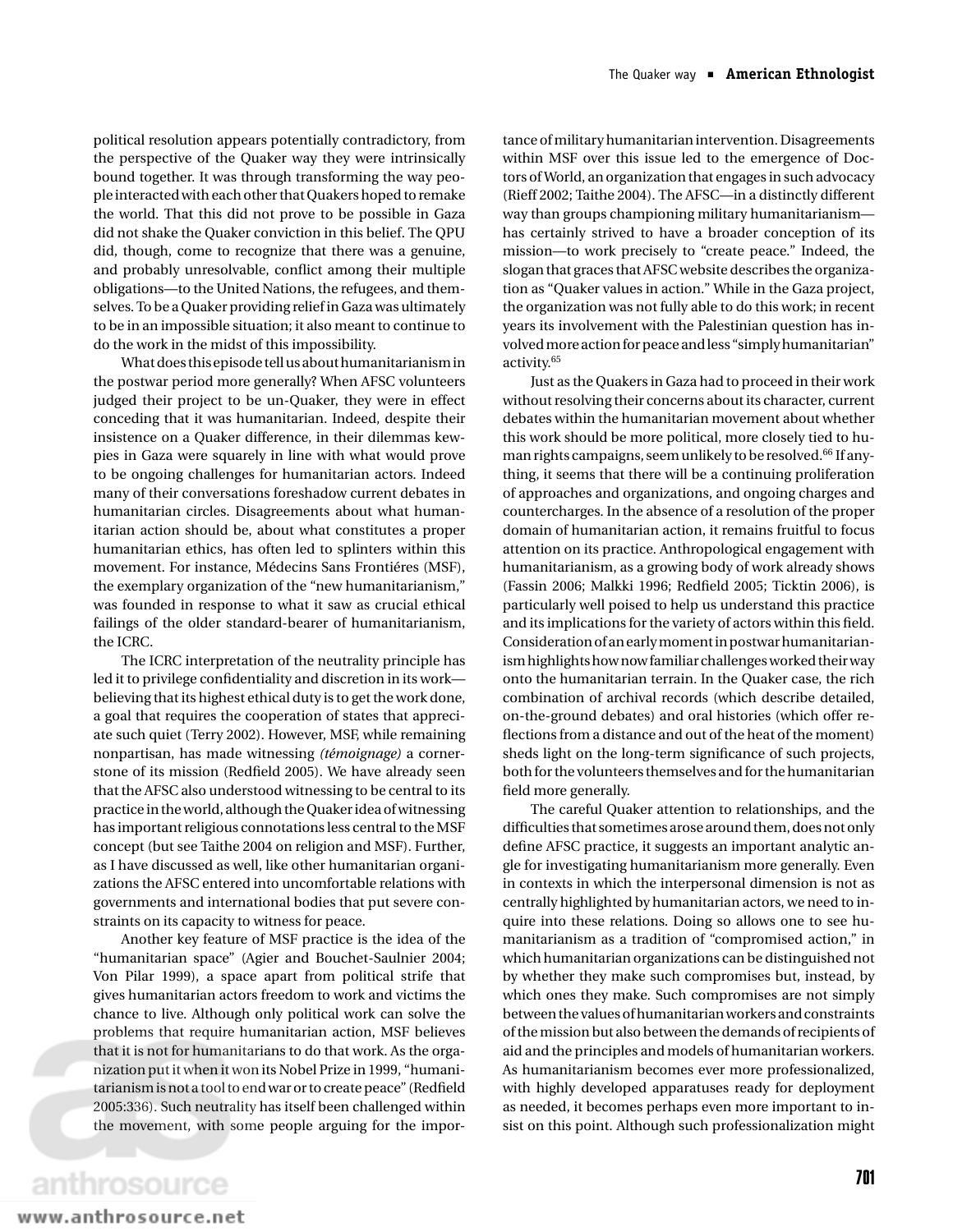be thought to resolve some of these relational challenges (putting models in the place of contingent debate), the evidence suggests that they have, if anything, become more acute (Barnett 2005; Pandolfi 2003).

Although Quakers were particularly reflective about their anguish over many of the ethical compromises they felt forced to make to get the job done, such compromise was a dilemma that they share with other organizations. For the most part, Quakers and other humanitarian organizations have remained convinced that doing something is better than doing nothing, that the ethical failings of their projects do not outweigh the good they do. For the Quakers in Gaza this conclusion indicated a sacrifice of themselves (of their capacity to be fully Quaker) for the sake of the persons they were assisting. As some humanitarian organizations have become advocates for military intervention in the name of their principles (a position the Quakers could never take) the challenges that lie at the heart of humanitarian action have become even more fraught. Questions about whether the compromises are worth it, about whether doing something is in fact always better than doing nothing, continue to haunt humanitarian practice.

#### **Notes**

*Acknowledgments.* I would like to thank Jack Sutters at the AFSC Archives for facilitating my research in the archives. Earlier versions of this article were presented at the History of Human Rights Workshop at Indiana University, the Foundations of Humanitarianism conference at the University of Connecticut, and the American Anthropological Association annual meeting; I thank the participants in these conferences, and especially the discussants, for their helpful comments. For their careful readings of drafts of this article, I am grateful to Rachel Heiman, Mandana Limbert, Rashmi Sadana, and Miriam Ticktin.

1. Because of the extensive use of information from archives in this article, endnotes replace in-text citations with regard to archival material.

2. AFSC, #55 FS Sect Palestine, "A Palestine Report," by Cassius Fenton n.d.

3. AFSC, #79 FS Sect Palestine, transcript of staff meeting, July 29, 1949.

4. AFSC, #174 FS Sect Palestine, Minutes of Foreign Service Executive Committee, November 17, 1948. The 19 points included the demand for autonomy, to aid those in need without discrimination, to use volunteers, and the insistence that the United Nations work toward a solution.

5. AFSC, #84 FS Sect Palestine, Report of visit of Dr. Descoeurdes to Southern Palestine, November 11–12, 1948.

6. AFSC, #84, From Arne Barkhaus to A. Schickel, on visit to Gaza, November 15, 1948.

7. As I explore in detail elsewhere (Feldman 2007), Palestinians are excluded from the Convention and serviced by UNRWA rather than UNHCR.

8. On the idea of international community, see Malkki 1994.

9. AFSC, #79, Transcript from Camp Leaders Meeting, July 15, 1949. Others suggested that it was okay to expose disagreement: "They [Gazans] have a perfect right to know that we do not always

agree, we must be very careful to show that we are not 'colonial administration.'

10. Foucault describes ethics in these terms, as practices and techniques through which people work on themselves to shape their way of being in the world (Faubion 2001; Foucault 1988, 1997; Mahmood 2005).

11. Max Weber's distinction between an ethics of responsibility and an ethics of ultimate ends has some bearing on the dilemmas Quakers encountered in this regard. As he describes the distinction: "there is an abysmal contrast between conduct that follows the maxim of an ethic of ultimate ends—that is, in religious terms, 'The Christian does rightly and leaves the results with the Lord' and conduct that follows the maxim of an ethic of responsibility, in which case one has to give an account of the foreseeable results of one's action" (1946:120). For further discussion of these Weberian distinctions in relation to humanitarian practice see Didier Fassin and Estelle d'Halluin 2005.

12. Foucault talks about caring for others, governing others, and being guided by others as important modes of relation in the Greek *ethos.* No condition of equality is presumed in any of these relations.

13. As is well known, colonial enterprises frequently employed the language of aid in justifying their endeavors (Ahmed 1992; Dirks 1997; Hochschild 1999; Spivak 1988).

14. The meanings of the terms *religious* and *secular* are obviously themselves highly contested and shift over time (see Asad 1993, 2003). My use of them here follows that of the organizations themselves.

15. As David Brion Davis (1992) points out, Quaker abolitionism was not unconnected to their own material interests. At the same time, as Davis also points out, that Quakers stood to benefit economically from the end of the slave trade does not obviate either their importance to the movement, to which they "could provide what no other group seemed capable of: decision, commitment, and, most important, organization" (1992:29), or the relation between their involvement and their religious commitments.

16. The AFSC archives website provides a brief history of the organization: http://www.afsc.org/about/hist/birth.htm.

17. Frost also notes that government restrictions helped the AFSC avoid tackling head on divisions among Quaker groups about pacifism and proselytizing (1992:14).

18. See http://www.afsc.org/about/nobel/gunnarjahnspeech. htm.

19. They were reluctant, for instance, to work too closely with the doctor in charge of the Christian Missionary Society Hospital because "his evangelical tendencies are so overpowering that we would be immediately identified with the Christian proselytizing work, so that in a nation 95% Moslem I am sure we would be very unpopular" (AFSC #90 FS Sect Palestine, letter from Delbert Replogle to Howard Wriggins, December 28, 1948).

20. AFSC, #25 FS Sect Palestine, Letter from Cordelia Trimble, Gaza, to Charles Reed, Cairo, December 5, 1949.

21. AFSC, #9 FS Sect Palestine, "Notes on AFSC participation in UNRPR," n.d.

22. In one small expression of this concern, it was decided at a staff meeting in May 1949 that "this group should proceed in the true spirit of Friends and that each meeting should be sure to begin with a period of worshipful silence" (AFSC, #79 FS Sect Palestine Minutes of Staff Meeting, May 20, 1949).

23. AFSC, Oral History, Alwin Holtz, September 19, 1992.

24. AFSC, Oral History, David Walker, September 20, 1992.

25. AFSC, #9, Report to Brigadier Parminter from Howard Wriggins, March 3, 1949.

26. AFSC, Oral History, Alwin Holtz, September 19, 1992.

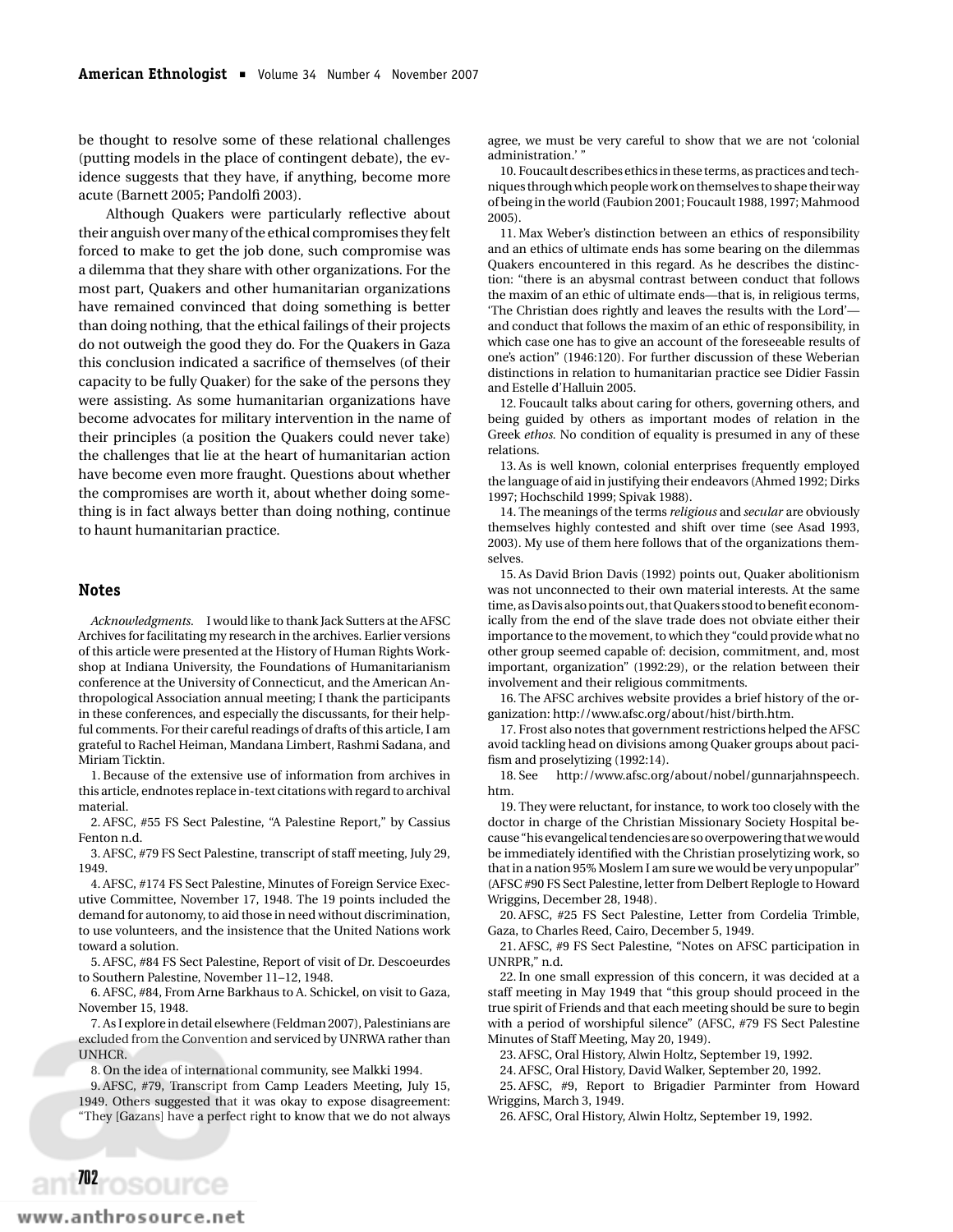27. AFSC, #77 FS Sect Palestine, Minutes of Quaker–Military Meeting, April 17, 1949. At the second meeting, the word *security* was defined by the military as "keeping order, preventing trouble, preventing grumbling, preventing stealing and other breaches of the peace." The Quakers at the meeting suggested that, given the refugees' conditions, a certain amount of grumbling be tolerated. At this meeting, the responsibilities of the military were further elaborated to include "security; supervision of cleanliness of camps; keeping order during food distribution; social and moral aspects of camps; responsibility for legal bodies of camp, as the mukhtars; arrangement of tents and cabins in camp" (AFSC, #77 FS Sect Palestine, Minutes of Quaker-Military Meeting, April 20, 1949). The basic division of labor decided in these meetings was maintained once UNRWA took over from the

AFSC. 28. At a staff meeting in October 1949, for instance, it was noted that "several sources of friction recently have apparently worsened our relationship with the army in area." These sources included unauthorized photography and excursions into military zones (AFSC, #79 FS Sect Palestine, Minutes of Staff Meeting, October 7, 1949).

29. This was not a problem unique to Gaza, as he also noted: "This would be a difficult pill to swallow in any man's country and UNRRA's difficulties in dealing with similar circumstances vis a vis the American army should be reassuring to us" (AFSC, #43 FS Sect Palestine, Letter from Howard Wriggins to Colin Bell, June 4, 1949).

30. AFSC, #93 FS Sect Palestine, Report on Gaza Trip from Gillespie Evans to Stanton Griffis, December 26, 1948.

31. AFSC, Oral History, Lee Dinsmore, September 19, 1992.

32. The Committee was established after many discussions of the problem in staff meetings proved "unfruitful and repetitive" (AFSC, #79 FS Sect Palestine Minutes of Staff Meeting, May 20, 1949).

33. AFSC, #77, First Draft of "Statement of 'Military-Police' Committee," July 20, 1949.

34. AFSC, Oral History, Alwin Holtz, September 19, 1992.

35. In the years since the Gaza project, the AFSC has become less hesitant about articulating political principles. Its website elaborates some these principles at http://www.afsc.org/israelpalestine/news/principles.htm.

36. AFSC, #174, Minutes of Foreign Service Executive Committee, November 17, 1948.

37. As Didier Fassin, among others, notes, humanitarianism is never really outside of politics (2004). For a critique of the politics of depoliticizing in humanitarianism, see Alex de Waal 1997.

38. AFSC, #53 FS Sect Palestine, letter from AFSC Gaza Unit to Clarence Pickett, AFSC HQ, October 12, 1949.

39. AFSC, #53 FS Sect Palestine, letter from AFSC Gaza Unit to Clarence Pickett, AFSC Headquarters, October 12, 1949. The letter went on: "They feel strongly that the United Nations are responsible for their plight, and therefore have the total responsibility to feed, house, clothe, and repatriate them. . . . Accordingly the relief we bring them appears to them to be their right, and in no way an act of humanitarian charity on the part of the United Nations."

40. AFSC, #95 FS Sect Palestine, Minutes of Staff Meeting, February 11, 1950.

41. AFSC, #75 FS Sect Palestine, Memo from Howard Wriggins, April 8, 1949.

42. AFSC, #233 FS Sect Palestine, Bernie Klausner, Supply Office Report for December 1949, January 1, 1950.

43. AFSC, #79, transcript of staff meeting July 29, 1949.

44. AFSC, #77, First Draft of "Statement of 'Military-Police' Committee," July 20, 1949.

45. AFSC, #80 FS Sect Palestine, "Concerns expressed at Campleaders meeting and Staff Meeting 13–14 October."

46. AFSC Oral History, Elwood Geiger, September 19, 1992.

47. AFSC, #24 FS Sect Palestine, letter from Charles Read to AFSC Headquarters, Philadelphia, October 15, 1949.

48. AFSC, #24, letter from Charles Read to AFSC Headquarters, Philadelphia, October 15, 1949.

49. AFSC, #80, "Concerns expressed at Campleaders meeting and Staff Meeting 13–14 October."

50. AFSC, #83 FS Sect Palestine, Measures Employed by the American Friends Service Committee to Reduce the Number of Rations Issued Refugees in the Gaza Strip, December 1949. Women who married native Gazans were also removed from the rolls; this was justified on the grounds that theirs husband would be responsible for them.

51. AFSC, #80, Minutes of Camp Leader's Meeting, October 6, 1949. 52. AFSC, #128 FS Sect Palestine, From Donald Stevenson to Bronson Clark, October 24, 1949.

53. A staff meeting in May 1949 confirmed that: "In general, the group took a 'dim view' of any lessening of personnel for our operations. To date, honest men are hard to find here, and therefore, though they could do the work from a technical point of view, local employees need close supervision" (AFSC, #79, Minutes Staff Meeting, May 20, 1949).

54. AFSC, #24, Letter from Charles Read to AFSC Headquarters, Philadelphia, October 15, 1949. The letter went on to say: "If the people who accept them are suckers enough to do so, the responsibility is theirs. . . . Westerners are unquestionably too naive to cope with these people to whom this is an ordinary business transaction being conducted according to methods that business is usually conducted in the Middle East."

55. AFSC, #55, letter from one volunteer to another, September 12, 1949.

56. Interestingly, this particular volunteer was not Quaker herself, a fact that did not diminish her zeal for the Quaker approach: "To me the only important thing was to get the job done according to Quaker principles."

57. Quaker reports on the problem of inflated refugee rolls suggest sympathy for the difficult conditions that would lead people to lie (AFSC, #36 FS Sect Palestine, "Background Material on Magazy," February 16, 1949). This sympathy also complicated efforts to reduce the rolls. As Paul Johnson recalled in an oral history: "There were people who were terribly upset and were so sympathetic with the refugees that it was difficult for them to admit the circumstances were forceful and something had to be done" (Oral History Interview #601, September 19, 1992).

58. In this connection, Foucault cites the ancient Greek belief that "a slave has no ethics" (1997:286). Quakers were aware of both their own freedom and the relative unfreedom of the refugees in Gaza. They were also aware that in taking up ethical labor, one enters into complex and hierarchical relations with others. The "*ethos* of freedom is also a way of caring for others" (Foucault 1997:287). They seemed somewhat less aware of the ways that their actions directly impacted refugee actions. The decision to ask refugee to act as informers, to report on which of their neighbors had failed to record a death or had managed to add an extra name to their family record, necessarily put people in ethically compromised positions. It is not surprising that some informers sought to derive personal benefit from this work. People asked for things such as getting a tent and being allowed to put it where one wanted; getting a job as a clerk; having one's own family registered on the list (AFSC, #80 FS Sect Palestine, AFSC, #80 FS Sect Palestine, "Concerns expressed at Campleaders meeting and Staff Meeting 13–14 October").

59. AFSC, #55, "A Palestine Report," by Cassius Fenton n.d.

60. AFSC, #53, letter from AFSC Gaza Unit to Clarence Pickett, AFSC HQ, October 12, 1949.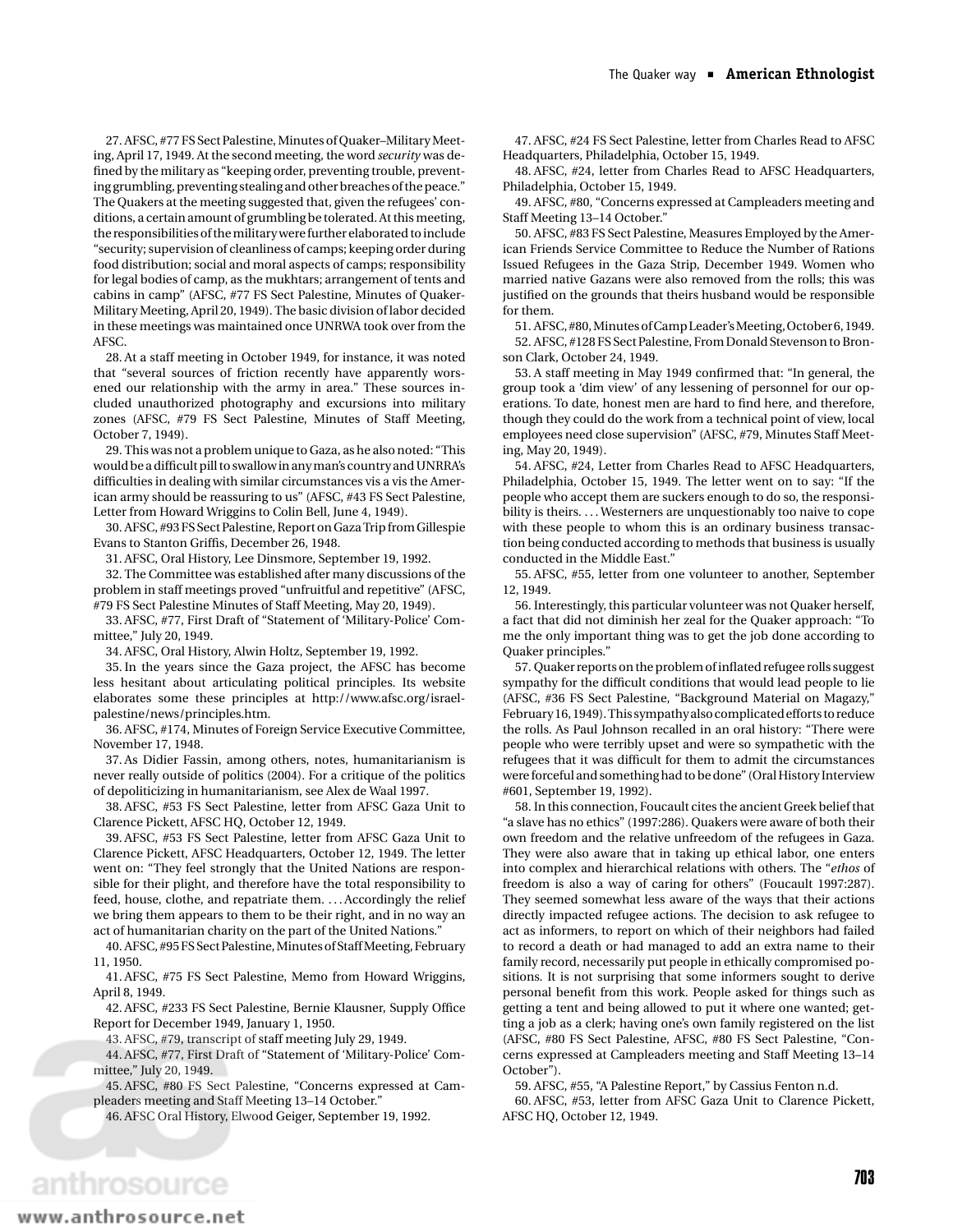61. In conversations I had with refugees in the late 1990s about this period, people seemed to judge this relief in both ethical and political terms. Abu Ayub, a refugee living in Shati camp, summed up many people's attitudes when he told me: "In the days of the Quakers and the UN the Palestinian people had only food and drink. I mean, it is like someone who stops someone else and keeps beating and beating him and at last he brings him food. The world countries were doing the same with us. They brought us food, blankets, cheese, dry dates and everything ... what is the benefit?" (Interview, Shati camp, March 16, 1999). Some people saw this relief in even more sinister light: "Western imperialism made us beggars to remain weak and stop fighting Israel. Was it really out of pity for the Palestinian people? No, there was an aim behind this. What was this aim? That the Palestinian forget his homeland since he takes the flour sack" (Interview, Gaza City, March 11, 1999).

62. I am not attempting to adjudicate an ethical debate but, rather, to highlight the terms in which both Quakers and refugees seem to have understood their (and each others') actions.

63. AFSC, Oral History, Alwin Holtz, September 19, 1992.

64. AFSC, #55, "A Palestine Report," by Cassius Fenton n.d.

65. The current AFSC campaign around the Palestinian–Israeli conflict is explicitly political, calling for support for "nonviolent resistance and refusal (of occupation) in Israel and Palestine" (see http://www.afsc.org/israel-palestine/default.htm).

66. A debate between Nicolas de Torrente, Director of MSF-USA, and Paul O'Brien, of CARE, in the Harvard Human Rights Journal exemplifies the state of the discussion (De Torrente 2004; O'Brien 2004).

#### **References cited**

Abrams, Irwin

- 1991 The Quaker Peace Testimony and the Nobel Peace Prize. Presented at the International Conference: The Pacifist Impulse in Historical Perspective. Electronic document, http://www.afsc.org/about/abramspaper.htm, accessed August 22, 2005.
- Agamben, Giorgio
- 1998 Homo Sacer: Sovereign Power and Bare Life. Stanford: Stanford University Press.

Agier, Michel, and Francoise Bouchet-Saulnier

- 2004 Humanitarian Spaces: Spaces of Exception. *In* In the Shadow of "Just Wars": Violence, Politics, and Humanitarian Action. Fabrice Weissman, ed. Pp. 297–313. Ithaca, NY: Cornell University Press.
- Ahmed, Leila
- 1992 Women and Gender in Islam: Historical Roots of a Modern Debate. New Haven, CT: Yale University Press.

Asad, Talal

- 1993 Genealogies of Religion. Baltimore: Johns Hopkins University Press.
- 2003 Formations of the Secular: Christianity, Islam, Modernity. Stanford: Stanford University Press.

Barnett, Michael

2005 Humanitarianism Transformed. Perspectives on Politics 3(4):723–740.

Boltanski, Luc

1999 Distant Suffering: Morality, Media, and Politics. Graham Burchell, trans. Cambridge: Cambridge University Press.

Bradel, Jean-Herve

Humanitarian Action. Fabrice Weissman, ed. Pp. 1–22. Ithaca, NY: Cornell University Press.

- Byrd, Robert Oakes
- 1960 Quaker Ways in Foreign Policy. Toronto: University of Toronto Press.
- Davis, David Brion
	- 1992[1975] The Quaker Ethic and the Antislavery International. *In* The Antislavery Debate: Capitalism and Abolitionism as a Problem in Historical Interpretation. Thomas Bender, ed. Pp. 27–64. Berkeley: University of California Press.

de Torrente, Nicolas

2004 Humanitarian Action under Attack: Reflections on the Iraq War. Harvard Human Rights Journal 17:1–29.

de Waal, Alex

1997 Famine Crimes: Politics and the Disaster Relief Industry in Africa. Bloomington: Indiana University Press.

Dirks, Nicholas

▶ 1997 The Policing of Tradition: Colonialism and Anthropology in Southern India. Comparative Studies in Society and History 39(1):182–212.

Fassin, Didier

- 2004 La cause des victimes. Les Temps Modernes 59(627): 73–91.
- 2006 Compassion and Repression: The Moral Economy of Immigration Policies in France. Cultural Anthropology 20(3):362– 387.

Fassin, Didier, and Estelle d'Halluin

2005 The Truth from the Body: Medical Certificates as Ultimate Evidence for Asylum Seekers. American Anthropologist 107(4):597–619.

Faubion, James

2001 Toward an Anthropology of Ethics: Foucault and the Pedagogies of Autopoiesis. Representations 74(1):83–104.

Feldman, Ilana

- 2007 Difficult Distinctions: Refugee Law, Humanitarian Practice, and Political Identification in Gaza. Cultural Anthropology 22(1):129–169.
- Flipse, Scott
- ▶ 2002 The Latest Casualty of War: Catholic Relief Services, Humanitarianism, and the War in Vietnam, 1967–1968. Peace and Change 27(2):245–270.
- Forsythe, David P.
- 2005 The Humanitarians: The International Committee of the Red Cross. New York: Cambridge University Press.

Foucault, Michel

- 1988 Technologies of the Self. *In* Technologies of the Self: A Seminar with Michel Foucault. Patrick H. Hutton, Huck Gutman, and Luther H. Martin, eds. Pp. 16–49. Amherst: University of Massachusetts Press.
- 1997 The Ethics of the Concern for the Self as a Practice of Freedom. *In* Ethics: Subjectivity and Truth. Paul Rabinow, ed. Pp. 281–301. New York: Free Press.

Frost, J. William

- 1992 Our Deeds Carry Our Message: The Early History of the American Friends Service Committee. Quaker History 81(1):1– 51.
- Haskell, Thomas
	- 1992[1985] Capitalism and the Origins of the Humanitarian Sensibility.*In*The Antislavery Debate: Capitalism and Abolitionism as a Problem in Historical Interpretation. Thomas Bender, ed. Pp. 107–160. Berkeley: University of California Press.

Hatton, Helen Elizabeth

1993 The Largest Amount of Good: Quaker Relief in Ireland, 1654–1921. Kingston, ON: McGill-Queen's University Press.

<sup>2004</sup> The Sacrificial International Order and Humanitarian Action. *In* In the Shadow of "Just Wars": Violence, Politics, and